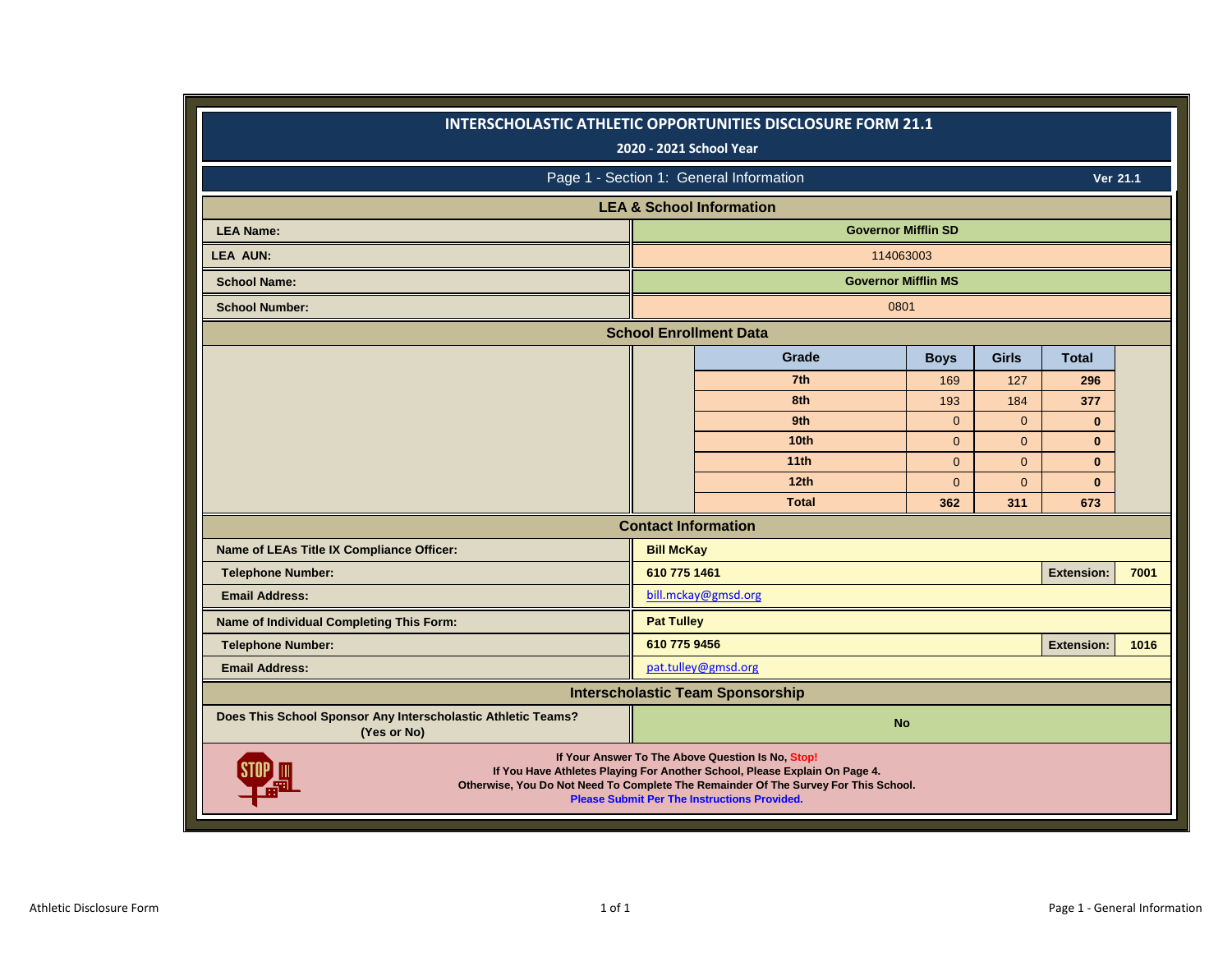|                                                                             |                   | <b>INTERSCHOLASTIC ATHLETIC OPPORTUNITIES DISCLOSURE FORM 21.1</b><br>2020 - 2021 School Year                                                                                                                                                                                 |              |                |                   |      |
|-----------------------------------------------------------------------------|-------------------|-------------------------------------------------------------------------------------------------------------------------------------------------------------------------------------------------------------------------------------------------------------------------------|--------------|----------------|-------------------|------|
|                                                                             |                   | Page 1 - Section 1: General Information                                                                                                                                                                                                                                       |              |                | Ver 21.1          |      |
|                                                                             |                   | <b>LEA &amp; School Information</b>                                                                                                                                                                                                                                           |              |                |                   |      |
| <b>LEA Name:</b>                                                            |                   | <b>Governor Mifflin SD</b>                                                                                                                                                                                                                                                    |              |                |                   |      |
| <b>LEA AUN:</b>                                                             |                   | 114063003                                                                                                                                                                                                                                                                     |              |                |                   |      |
| <b>School Name:</b>                                                         |                   | <b>Governor Mifflin SHS</b>                                                                                                                                                                                                                                                   |              |                |                   |      |
| <b>School Number:</b>                                                       |                   | 0802                                                                                                                                                                                                                                                                          |              |                |                   |      |
|                                                                             |                   | <b>School Enrollment Data</b>                                                                                                                                                                                                                                                 |              |                |                   |      |
|                                                                             |                   | Grade                                                                                                                                                                                                                                                                         | <b>Boys</b>  | <b>Girls</b>   | <b>Total</b>      |      |
|                                                                             |                   | 7th                                                                                                                                                                                                                                                                           | $\mathbf{0}$ | $\overline{0}$ | $\bf{0}$          |      |
|                                                                             |                   | 8th                                                                                                                                                                                                                                                                           | $\Omega$     | $\overline{0}$ | $\mathbf{0}$      |      |
|                                                                             |                   | 9th                                                                                                                                                                                                                                                                           | 166          | 180            | 346               |      |
|                                                                             |                   | 10 <sub>th</sub>                                                                                                                                                                                                                                                              | 205          | 184            | 389               |      |
|                                                                             |                   | 11th                                                                                                                                                                                                                                                                          | 186          | 181            | 367               |      |
|                                                                             |                   | 12 <sub>th</sub>                                                                                                                                                                                                                                                              | 201          | 169            | 370               |      |
|                                                                             |                   | <b>Total</b>                                                                                                                                                                                                                                                                  | 758          | 714            | 1472              |      |
|                                                                             |                   | <b>Contact Information</b>                                                                                                                                                                                                                                                    |              |                |                   |      |
| Name of LEAs Title IX Compliance Officer:                                   | <b>Bill McKay</b> |                                                                                                                                                                                                                                                                               |              |                |                   |      |
| <b>Telephone Number:</b>                                                    | 610 775 1461      |                                                                                                                                                                                                                                                                               |              |                | <b>Extension:</b> | 7001 |
| <b>Email Address:</b>                                                       |                   | bill.mckay@gmsd.org                                                                                                                                                                                                                                                           |              |                |                   |      |
| Name of Individual Completing This Form:                                    | <b>Pat Tulley</b> |                                                                                                                                                                                                                                                                               |              |                |                   |      |
| <b>Telephone Number:</b>                                                    | 610 775 9456      |                                                                                                                                                                                                                                                                               |              |                | <b>Extension:</b> | 1016 |
| <b>Email Address:</b>                                                       |                   | pat.tulley@gmsd.org                                                                                                                                                                                                                                                           |              |                |                   |      |
|                                                                             |                   | <b>Interscholastic Team Sponsorship</b>                                                                                                                                                                                                                                       |              |                |                   |      |
| Does This School Sponsor Any Interscholastic Athletic Teams?<br>(Yes or No) |                   | <b>No</b>                                                                                                                                                                                                                                                                     |              |                |                   |      |
|                                                                             |                   | If Your Answer To The Above Question Is No, Stop!<br>If You Have Athletes Playing For Another School, Please Explain On Page 4.<br>Otherwise, You Do Not Need To Complete The Remainder Of The Survey For This School.<br><b>Please Submit Per The Instructions Provided.</b> |              |                |                   |      |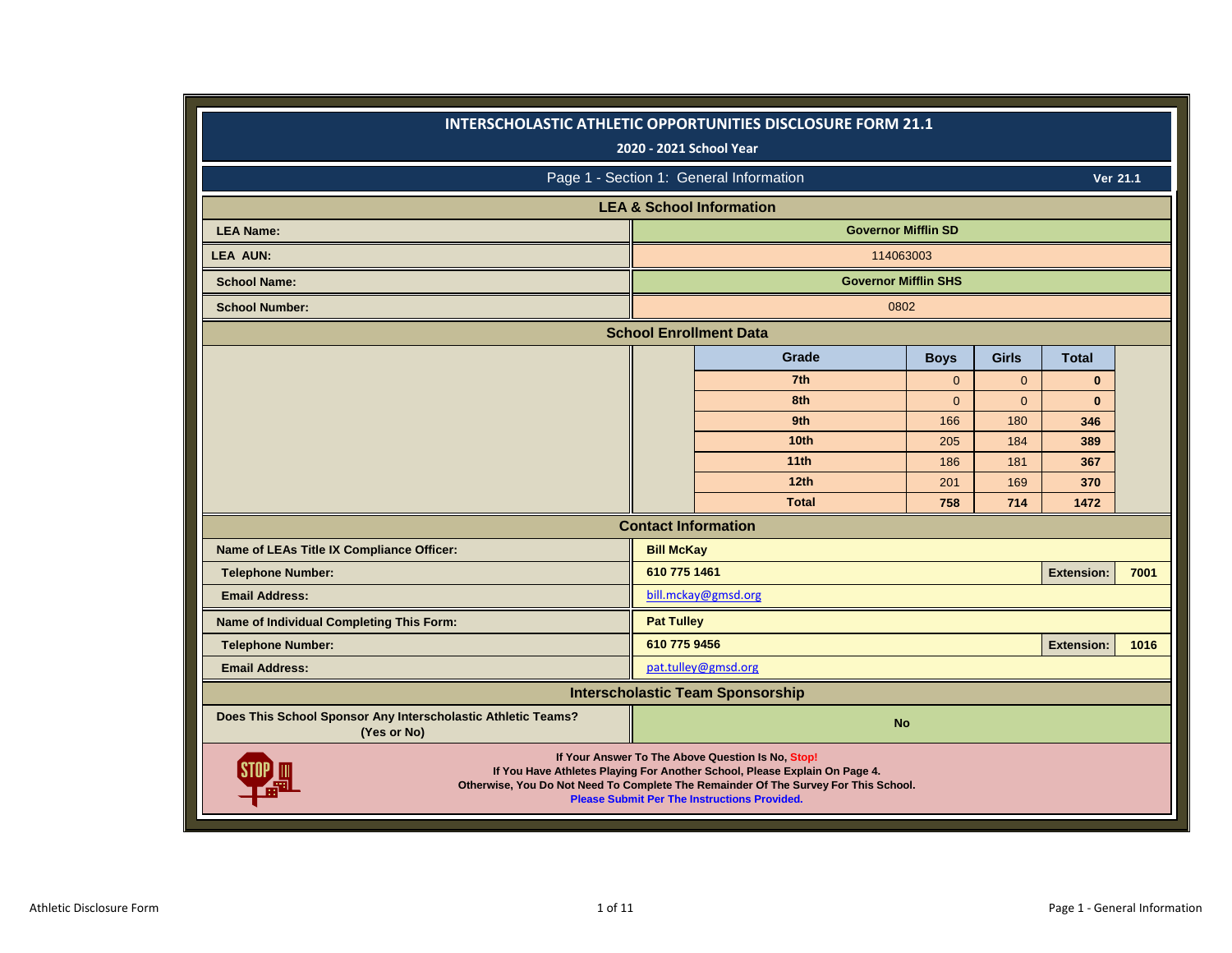|                                    |              |                                     |                |                                                                                                   |                    |     |                                   |     |                        |                            |                                                   | <b>INTERSCHOLASTIC ATHLETIC OPPORTUNITIES DISCLOSURE FORM 21.1</b><br>2020 - 2021 School Year |    |                   |                                                         |                     |    |                |                                                          |                |                                      |                                                       |                               |                  |                                                                                         |                  |
|------------------------------------|--------------|-------------------------------------|----------------|---------------------------------------------------------------------------------------------------|--------------------|-----|-----------------------------------|-----|------------------------|----------------------------|---------------------------------------------------|-----------------------------------------------------------------------------------------------|----|-------------------|---------------------------------------------------------|---------------------|----|----------------|----------------------------------------------------------|----------------|--------------------------------------|-------------------------------------------------------|-------------------------------|------------------|-----------------------------------------------------------------------------------------|------------------|
|                                    |              | School: Governor Mifflin SHS - 0802 |                |                                                                                                   |                    |     |                                   |     |                        |                            |                                                   | Page 2 - Section 1: Team Information                                                          |    |                   |                                                         |                     |    |                |                                                          |                |                                      | LEA: Governor Mifflin SD - 114063003                  |                               |                  |                                                                                         |                  |
|                                    |              |                                     |                |                                                                                                   |                    |     |                                   |     | <b>TEAM MEMBERSHIP</b> |                            |                                                   |                                                                                               |    |                   |                                                         |                     |    |                |                                                          |                |                                      |                                                       | <b>COACHES &amp; TRAINERS</b> |                  |                                                                                         |                  |
| <b>Sport</b>                       | Boys/Girls   | Level                               |                | <b>Total Number of Participants</b><br>(As Of The Day Of The First Scheduled Team<br>Competition) |                    |     | Season(s) Team<br><b>Competes</b> |     |                        |                            | <b>Team History</b><br>(Format = YYYY, e.g. 1955) |                                                                                               |    | <b>Per Season</b> | <b>Total Number of</b><br><b>Competitions Scheduled</b> |                     |    | Season         | <b>Total Number of</b><br><b>Competitions Played Per</b> |                | Head                                 | <b>NUMBER OF COACHES PER TEAM</b><br><b>Assistant</b> | <b>Trainer 1</b>              | <b>Trainer 2</b> | PERCENTAGE OF TIME SPENT BY EACH<br>ATHLETIC TRAINER WITH EACH TEAM<br><b>Trainer 3</b> | <b>Trainer 4</b> |
|                                    |              |                                     | <b>Boys</b>    | Girls                                                                                             | <b>TOTAL</b>       | F   | $\mathsf{w}$                      | S   | Year<br>Established    | Year of<br><b>Demotion</b> | Year of<br><b>Elimination</b>                     | Year of<br>Reinstatement                                                                      | F  | $\mathsf{w}$      | $\mathsf{s}$                                            | <b>Total</b>        | F  | $\mathbf{w}$   | $\mathsf{s}$                                             | <b>Total</b>   | <b>Full Time</b><br><b>Part Time</b> | <b>Part Time</b><br><b>Full Time</b>                  | 100.00%                       | 100.00%          | 0.00%                                                                                   | 0.00%            |
| <b>Baseball</b>                    | Boys         | Varsity                             | 21             |                                                                                                   | 21                 |     |                                   | Yes | 1953                   |                            |                                                   |                                                                                               |    |                   | 22                                                      | 22                  |    |                | 22                                                       | 22             | $\overline{1}$                       | $\overline{1}$                                        | 1.50%                         | 1.50%            | 0.00%                                                                                   | 0.00%            |
| <b>Basketball</b>                  | Boys         | Varsity                             | 15             |                                                                                                   | 15                 |     | Yes                               |     | 1953                   |                            |                                                   |                                                                                               |    | 21                |                                                         | 21                  |    | 19             |                                                          | 19             | <sup>1</sup>                         | 1                                                     | 1.50%                         | 1.25%            | 0.00%                                                                                   | 0.00%            |
| <b>Bowling</b>                     | Boys         | Varsity                             | 8              |                                                                                                   |                    |     | Yes                               |     | 1969                   |                            |                                                   |                                                                                               |    | 10 <sup>10</sup>  |                                                         | 10 <sub>1</sub>     |    | 8              |                                                          |                | $\overline{1}$                       |                                                       | 0.25%                         | 0.00%            | 0.00%                                                                                   | 0.00%            |
| <b>Cross Country</b>               | Boys         | Varsity                             | 28             |                                                                                                   | 28                 | Yes |                                   |     | 1960                   |                            |                                                   |                                                                                               | 5  |                   |                                                         | 5                   | -5 |                |                                                          |                | 1                                    | 1                                                     | 3.00%                         | 3.00%            | 0.00%                                                                                   | 0.00%            |
| Football                           | Boys         | Varsity                             | 40             |                                                                                                   | 40                 | Yes |                                   |     | 1953                   |                            |                                                   |                                                                                               |    |                   |                                                         |                     | 6  |                |                                                          |                | $\overline{1}$                       | $\overline{4}$                                        | 8.00%                         | 8.00%            | 0.00%                                                                                   | 0.00%            |
| Golf                               | Boys         | Varsity                             | 12             |                                                                                                   | 12                 | Yes |                                   |     | 1961                   |                            |                                                   |                                                                                               | 11 |                   |                                                         | 11                  | q  |                |                                                          |                | $\overline{1}$                       |                                                       | 0.00%                         | 0.25%            | 0.00%                                                                                   | 0.00%            |
| Lacrosse                           | Boys         | Varsity                             | 13             |                                                                                                   | 13                 |     |                                   | Yes | 2010                   |                            |                                                   |                                                                                               |    |                   | 14                                                      | 14                  |    |                | 14                                                       | 14             | $\overline{1}$                       | $\overline{1}$                                        | 2.50%                         | 2.50%            | 0.00%                                                                                   | 0.00%            |
| Rifle                              | Boys         | Varsity                             | -9             |                                                                                                   | 9                  |     | Yes                               |     | 2016                   |                            |                                                   |                                                                                               |    | 15                |                                                         | 15                  |    | 15             |                                                          | 15             | $\overline{1}$                       |                                                       | 0.00%                         | 0.00%            | 0.00%                                                                                   | 0.00%            |
| Soccer                             | Boys         | Varsity                             | 15             |                                                                                                   | 15                 | Yes |                                   |     | 1975                   |                            |                                                   |                                                                                               | 12 |                   |                                                         | 12                  | 10 |                |                                                          | 10             | $\overline{1}$                       | $\overline{1}$                                        | 3.50%                         | 3.50%            | 0.00%                                                                                   | 0.00%            |
| <b>Swimming and Diving</b>         | Boys         | Varsity                             | 19             |                                                                                                   | 19                 |     | Yes                               |     | 1955                   |                            |                                                   |                                                                                               | 9  |                   |                                                         | 9                   | -8 |                |                                                          | 8              | $\overline{1}$                       | $\overline{2}$                                        | 3.00%                         | 3.00%            | 0.00%                                                                                   | 0.00%            |
| <b>Tennis</b>                      | Boys         | Varsity                             | 15             |                                                                                                   | 15                 |     |                                   | Yes | 1960                   |                            |                                                   |                                                                                               |    |                   | 13                                                      | 13                  |    |                | 13                                                       | 13             | $\overline{1}$                       |                                                       | 1.00%                         | 1.00%            | 0.00%                                                                                   | 0.00%            |
| Track & Field (Indoor)             | Boys         | Varsity                             | 28             |                                                                                                   | 28                 |     | Yes                               |     |                        |                            |                                                   |                                                                                               |    | $\Omega$          |                                                         | $\Omega$            |    | $\Omega$       |                                                          | $\Omega$       | $\overline{1}$                       |                                                       | 1.00%                         | 1.00%            | 0.00%                                                                                   | 0.00%            |
| <b>Track &amp; Field (Outdoor)</b> | Boys         | Varsity                             | 48             |                                                                                                   | 48                 |     |                                   | Yes | 1953                   |                            |                                                   |                                                                                               |    |                   | 11                                                      | 11                  |    |                | 11                                                       | 11             | $\overline{1}$                       | $\overline{2}$                                        | 3.00%                         | 3.00%            | 0.00%                                                                                   | 0.00%            |
| Volleyball<br><b>Water Polo</b>    | Boys         | Varsity<br>Varsity                  | 24<br>9        |                                                                                                   | 24<br>$\mathbf{q}$ | Yes |                                   | Yes | 1995<br>1992           |                            |                                                   |                                                                                               | 16 |                   | 19                                                      | 19                  | 13 |                | 19                                                       | 19<br>13       | <sup>1</sup><br>$\overline{1}$       | $\overline{1}$                                        | 1.00%                         | 1.00%            | 0.00%                                                                                   | 0.00%            |
| Wrestling                          | Boys<br>Boys | Varsity                             | 20             |                                                                                                   | 20                 |     | Yes                               |     | 1953                   |                            |                                                   |                                                                                               |    | 14                |                                                         | 16<br>14            |    | 5              |                                                          |                | $\overline{1}$                       | $\overline{1}$                                        | 1.00%<br>3.00%                | 1.00%<br>3.00%   | 0.00%<br>0.00%                                                                          | 0.00%<br>0.00%   |
| <b>Baseball</b>                    | Boys         | Jr Varsity                          | 20             |                                                                                                   | 20                 |     |                                   | Yes | 1953                   |                            |                                                   |                                                                                               |    |                   | 20                                                      | 20                  |    |                | 20                                                       | 20             | $\overline{1}$                       |                                                       | 0.50%                         | 0.50%            | 0.00%                                                                                   | 0.00%            |
| <b>Basketball</b>                  | Boys         | Jr Varsity                          | 10             |                                                                                                   | 10                 |     | Yes                               |     | 1953                   |                            |                                                   |                                                                                               |    | 21                |                                                         | 21                  |    | 19             |                                                          | 19             | $\overline{1}$                       |                                                       | 1.00%                         | 1.00%            | 0.00%                                                                                   | 0.00%            |
| <b>Bowling</b>                     | Boys         | Jr Varsity                          | $\mathbf{0}$   |                                                                                                   | $\Omega$           |     | Yes                               |     | 1969                   |                            |                                                   |                                                                                               |    |                   |                                                         | $\mathbf{0}$        |    |                |                                                          | $\Omega$       | $\mathbf{1}$                         |                                                       | 0.00%                         | 0.00%            | 0.00%                                                                                   | 0.00%            |
| <b>Cross Country</b>               | Boys         | Jr Varsity                          | $\overline{0}$ |                                                                                                   | $\Omega$           |     |                                   |     |                        |                            |                                                   |                                                                                               |    |                   |                                                         | $\Omega$            |    |                |                                                          | $\Omega$       |                                      |                                                       | 0.00%                         | 0.00%            | 0.00%                                                                                   | 0.00%            |
| Football                           | Boys         | Jr Varsity                          | 24             |                                                                                                   | 24                 | Yes |                                   |     | 1953                   |                            |                                                   |                                                                                               | -6 |                   |                                                         | 6                   | 5  |                |                                                          |                | $\overline{1}$                       | $\overline{1}$                                        | 3.00%                         | 3.00%            | 0.00%                                                                                   | 0.00%            |
| Golf                               | Boys         | Jr Varsity                          | $^{\circ}$     |                                                                                                   | $\Omega$           | Yes |                                   |     | 2014                   |                            |                                                   |                                                                                               |    |                   |                                                         | $\mathbf{0}$        |    |                |                                                          | $\Omega$       | $\overline{1}$                       |                                                       | 0.00%                         | 0.00%            | 0.00%                                                                                   | 0.00%            |
| Lacrosse                           | Boys         | Jr Varsity                          | 12             |                                                                                                   | 12                 |     |                                   | Yes | 2010                   |                            |                                                   |                                                                                               |    |                   | 14                                                      | 14                  |    |                | 14                                                       | 14             | 1                                    |                                                       | 2.00%                         | 2.00%            | 0.00%                                                                                   | 0.00%            |
| Rifle                              | Boys         | Jr Varsity                          | $\overline{4}$ |                                                                                                   | $\overline{4}$     |     | Yes                               |     | 2016                   |                            |                                                   |                                                                                               |    |                   |                                                         | $\Omega$            |    |                |                                                          | $\Omega$       |                                      |                                                       | 0.00%                         | 0.00%            | 0.00%                                                                                   | 0.00%            |
| Soccer                             | Boys         | Jr Varsity                          | 14             |                                                                                                   | 14                 | Yes |                                   |     | 1975                   |                            |                                                   |                                                                                               | 12 |                   |                                                         | 12                  | 10 |                |                                                          | 10             | $\overline{1}$                       |                                                       | 1.00%                         | 0.75%            | 0.00%                                                                                   | 0.00%            |
| <b>Swimming and Diving</b>         | Boys         | Jr Varsity                          | $^{\circ}$     |                                                                                                   | $\Omega$           |     |                                   |     |                        |                            |                                                   |                                                                                               |    |                   |                                                         | $\Omega$            |    |                |                                                          | $\Omega$       |                                      |                                                       | 0.00%                         | 0.00%            | 0.00%                                                                                   | 0.00%            |
| <b>Tennis</b>                      | Boys         | Jr Varsity                          | $\mathbf{0}$   |                                                                                                   | $\Omega$           |     |                                   | Yes | 2015                   |                            |                                                   |                                                                                               |    |                   | 13                                                      | 13                  |    |                | 13                                                       | 13             | $\mathbf{1}$                         |                                                       | 0.00%                         | 0.00%            | 0.00%                                                                                   | 0.00%            |
| Track & Field (Indoor)             | Boys         | Jr Varsity                          | $^{\circ}$     |                                                                                                   | $\Omega$           |     |                                   |     |                        |                            |                                                   |                                                                                               |    |                   |                                                         | $\mathbf{0}$        |    |                |                                                          | $\Omega$       |                                      |                                                       | 0.00%                         | 0.00%            | 0.00%                                                                                   | 0.00%            |
| <b>Track &amp; Field (Outdoor)</b> | Boys         | Jr Varsity                          | $\mathbf{0}$   |                                                                                                   | $\Omega$           |     |                                   |     |                        |                            |                                                   |                                                                                               |    |                   |                                                         | $\Omega$            |    |                |                                                          | $\Omega$       |                                      |                                                       | 0.00%                         | 0.00%            | 0.00%                                                                                   | 0.00%            |
| Volleyball                         | Boys         | Jr Varsity                          | $^{\circ}$     |                                                                                                   | $\Omega$           |     |                                   | Yes | 1995                   |                            |                                                   |                                                                                               |    |                   | 19                                                      | 19                  |    |                | 19                                                       | 19             | $\mathbf{1}$                         |                                                       | 1.00%                         | 0.75%            | 0.00%                                                                                   | 0.00%            |
| <b>Water Polo</b>                  | Boys         | Jr Varsity                          | $\overline{7}$ |                                                                                                   |                    | Yes |                                   |     |                        |                            |                                                   |                                                                                               | 12 |                   |                                                         | 12                  | 9  |                |                                                          |                |                                      |                                                       | 0.00%                         | 0.00%            | 0.00%                                                                                   | 0.00%            |
| Wrestling                          | Boys         | Jr Varsity                          | 10             |                                                                                                   | 10                 |     | Yes                               |     | 1953                   |                            |                                                   |                                                                                               |    | 14                |                                                         | 14                  |    | 5              |                                                          | $\overline{5}$ | $\mathbf{1}$                         |                                                       | 1.75%                         | 1.50%            | 0.00%                                                                                   | 0.00%            |
| <b>Baseball</b>                    | <b>Boys</b>  | Freshman                            | $\mathbf{0}$   |                                                                                                   | $\Omega$           |     |                                   |     |                        |                            |                                                   |                                                                                               |    |                   |                                                         | $\mathbf{0}$        |    |                |                                                          | $\mathbf{0}$   |                                      |                                                       | 0.00%                         | 0.00%            | 0.00%                                                                                   | 0.00%            |
| <b>Basketball</b>                  | Boys         | Freshman                            | 14             |                                                                                                   | 14                 |     | Yes                               |     | 2009                   |                            |                                                   |                                                                                               |    | 10                |                                                         | 10 <sup>°</sup>     |    | 9              |                                                          | 9              | 1                                    |                                                       | 0.50%                         | 0.25%            | 0.00%                                                                                   | 0.00%            |
| <b>Bowling</b>                     | Boys         | Freshman                            | $\mathbf{0}$   |                                                                                                   | $\Omega$           |     |                                   |     |                        |                            |                                                   |                                                                                               |    |                   |                                                         | $\mathbf 0$         |    |                |                                                          | $\mathbf{0}$   |                                      |                                                       | 0.00%                         | 0.00%            | 0.00%                                                                                   | 0.00%            |
| <b>Cross Country</b>               | Boys         | Freshman                            | 0              |                                                                                                   | $\mathbf{0}$       |     |                                   |     |                        |                            |                                                   |                                                                                               |    |                   |                                                         | $\mathbf 0$         |    |                |                                                          | 0              |                                      |                                                       | 0.00%                         | 0.00%            | 0.00%                                                                                   | 0.00%            |
| Football                           | Boys         | Freshman                            | 29             |                                                                                                   | 29                 | Yes |                                   |     | 2009                   |                            |                                                   |                                                                                               |    | $5\overline{5}$   |                                                         | 5 <sub>5</sub>      |    | $\overline{4}$ |                                                          | $\overline{4}$ | $\mathbf{1}$                         | 1                                                     | 1.00%                         | 1.00%            | 0.00%                                                                                   | 0.00%            |
| Golf                               | Boys         | Freshman                            | $\mathsf 0$    |                                                                                                   | $\mathbf{0}$       |     |                                   |     |                        |                            |                                                   |                                                                                               |    |                   |                                                         | $\mathbf{0}$        |    |                |                                                          | $\mathbf{0}$   |                                      |                                                       | 0.00%                         | 0.00%            | 0.00%                                                                                   | 0.00%            |
| Lacrosse                           | Boys         | Freshman                            | $\overline{0}$ |                                                                                                   | $\mathbf{0}$       |     |                                   |     |                        |                            |                                                   |                                                                                               |    |                   |                                                         | $\mathsf{O}\xspace$ |    |                |                                                          | $\mathbf{0}$   |                                      |                                                       | 0.00%                         | 0.00%            | 0.00%                                                                                   | 0.00%            |
| Rifle                              | Boys         | Freshman                            | $\mathbf 0$    |                                                                                                   | $\mathbf{0}$       |     |                                   |     |                        |                            |                                                   |                                                                                               |    |                   |                                                         | $\mathbf 0$         |    |                |                                                          | $\mathbf{0}$   |                                      |                                                       | 0.00%                         | 0.00%            | 0.00%                                                                                   | 0.00%            |
| Soccer                             | Boys         | Freshman                            | $\overline{0}$ |                                                                                                   | $\overline{0}$     |     |                                   |     |                        |                            |                                                   |                                                                                               |    |                   |                                                         | $\mathbf 0$         |    |                |                                                          | $\mathbf 0$    |                                      |                                                       | 0.00%                         | 0.00%            | 0.00%                                                                                   | 0.00%            |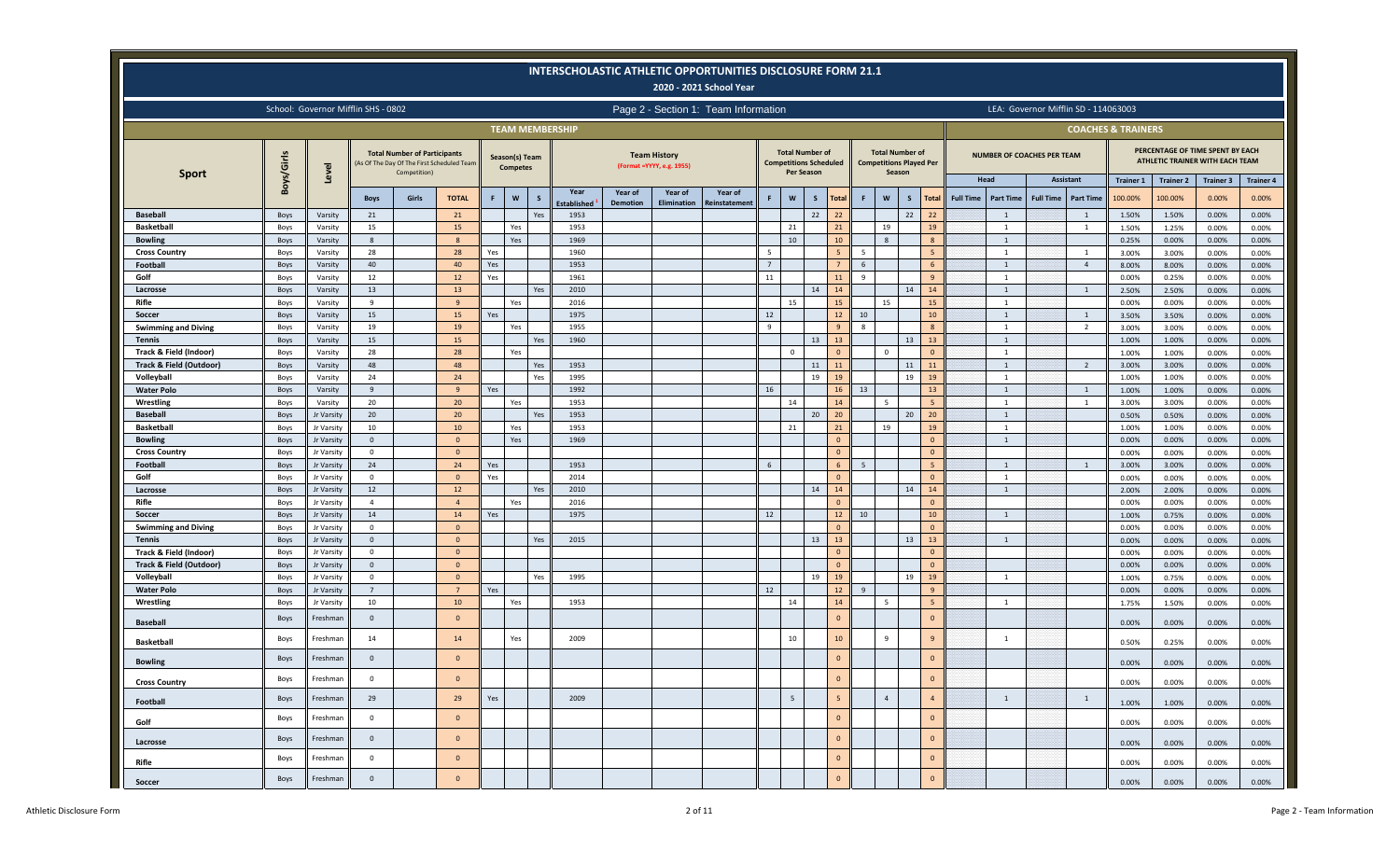|                                    |              |                                     |                         |                                                     |                                            |             |                                   |              |                        |                 |                                                   | INTERSCHOLASTIC ATHLETIC OPPORTUNITIES DISCLOSURE FORM 21.1<br>2020 - 2021 School Year |                 |                           |                                                         |                                  |                |                                                                    |                |                              |                            |                  |                                      |                               |                  |                                                                     |                  |
|------------------------------------|--------------|-------------------------------------|-------------------------|-----------------------------------------------------|--------------------------------------------|-------------|-----------------------------------|--------------|------------------------|-----------------|---------------------------------------------------|----------------------------------------------------------------------------------------|-----------------|---------------------------|---------------------------------------------------------|----------------------------------|----------------|--------------------------------------------------------------------|----------------|------------------------------|----------------------------|------------------|--------------------------------------|-------------------------------|------------------|---------------------------------------------------------------------|------------------|
|                                    |              | School: Governor Mifflin SHS - 0802 |                         |                                                     |                                            |             |                                   |              |                        |                 |                                                   | Page 2 - Section 1: Team Information                                                   |                 |                           |                                                         |                                  |                |                                                                    |                |                              |                            |                  | LEA: Governor Mifflin SD - 114063003 |                               |                  |                                                                     |                  |
|                                    |              |                                     |                         |                                                     |                                            |             |                                   |              | <b>TEAM MEMBERSHIP</b> |                 |                                                   |                                                                                        |                 |                           |                                                         |                                  |                |                                                                    |                |                              |                            |                  |                                      | <b>COACHES &amp; TRAINERS</b> |                  |                                                                     |                  |
| <b>Sport</b>                       | Boys/Girls   | Level                               |                         | <b>Total Number of Participants</b><br>Competition) | (As Of The Day Of The First Scheduled Team |             | Season(s) Team<br><b>Competes</b> |              |                        |                 | <b>Team History</b><br>(Format = YYYY, e.g. 1955) |                                                                                        |                 | Per Season                | <b>Total Number of</b><br><b>Competitions Scheduled</b> |                                  |                | <b>Total Number of</b><br><b>Competitions Played Per</b><br>Season |                |                              | NUMBER OF COACHES PER TEAM |                  |                                      |                               |                  | PERCENTAGE OF TIME SPENT BY EACH<br>ATHLETIC TRAINER WITH EACH TEAM |                  |
|                                    |              |                                     |                         |                                                     |                                            |             |                                   |              | Year                   | Year of         | Year of                                           | Year of                                                                                |                 |                           |                                                         |                                  |                |                                                                    |                |                              | Head                       |                  | Assistant                            | <b>Trainer 1</b>              | <b>Trainer 2</b> | <b>Trainer 3</b>                                                    | <b>Trainer 4</b> |
|                                    |              |                                     | <b>Boys</b>             | Girls                                               | <b>TOTAL</b>                               | $\mathsf F$ | $\mathbf{w}$                      | $\mathsf{s}$ | <b>Established</b>     | <b>Demotion</b> | <b>Elimination</b>                                | Reinstatement                                                                          | F               | $\boldsymbol{\mathsf{w}}$ | $\mathsf{s}$                                            | <b>Total</b>                     | F              | $\boldsymbol{\mathsf{w}}$                                          | S              | <b>Total</b>                 | Full Time   Part Time      | <b>Full Time</b> | <b>Part Time</b>                     | 100.00%                       | 100.00%          | 0.00%                                                               | 0.00%            |
| <b>Swimming and Diving</b>         | Boys         | Freshman                            | $\circ$                 |                                                     | $\mathbf{0}$                               |             |                                   |              |                        |                 |                                                   |                                                                                        |                 |                           |                                                         | $\mathbf{0}$                     |                |                                                                    |                | $\mathbf{0}$                 |                            |                  |                                      | 0.00%                         | 0.00%            | 0.00%                                                               | 0.00%            |
| <b>Tennis</b>                      | Boys         | Freshman                            | $\circ$                 |                                                     | $\mathbf{0}$                               |             |                                   |              |                        |                 |                                                   |                                                                                        |                 |                           |                                                         | $\mathbf{0}$                     |                |                                                                    |                | $\overline{0}$               |                            |                  |                                      | 0.00%                         | 0.00%            | 0.00%                                                               | 0.00%            |
| Track & Field (Indoor)             | Boys         | Freshman                            | $\mathbf 0$             |                                                     | $\mathbf{0}$                               |             |                                   |              |                        |                 |                                                   |                                                                                        |                 |                           |                                                         | $\mathbf{0}$                     |                |                                                                    |                | $\mathbf{0}$                 |                            |                  |                                      | 0.00%                         | 0.00%            | 0.00%                                                               | 0.00%            |
| <b>Track &amp; Field (Outdoor)</b> | Boys         | Freshman                            | $\circ$                 |                                                     | $\Omega$                                   |             |                                   |              |                        |                 |                                                   |                                                                                        |                 |                           |                                                         | $\mathbf{0}$                     |                |                                                                    |                | $\mathbf{0}$                 |                            |                  |                                      | 0.00%                         | 0.00%            | 0.00%                                                               | 0.00%            |
| Volleyball                         | Boys         | Freshman                            | $\circ$                 |                                                     | $\Omega$                                   |             |                                   |              |                        |                 |                                                   |                                                                                        |                 |                           |                                                         | $\mathbf 0$                      |                |                                                                    |                | $\mathbf{0}$                 |                            |                  |                                      | 0.00%                         | 0.00%            | 0.00%                                                               | 0.00%            |
| <b>Water Polo</b>                  | Boys         | Freshman                            | $\circ$                 |                                                     | $\mathbf{0}$                               |             |                                   |              |                        |                 |                                                   |                                                                                        |                 |                           |                                                         | $\mathbf 0$                      |                |                                                                    |                | $\mathbf{0}$                 |                            |                  |                                      | 0.00%                         | 0.00%            | 0.00%                                                               | 0.00%            |
| Wrestling                          | Boys         | Freshman                            | $\mathbf 0$             |                                                     | $\mathbf{0}$                               |             |                                   |              |                        |                 |                                                   |                                                                                        |                 |                           |                                                         | $\mathbf 0$                      |                |                                                                    |                | $\overline{0}$               |                            |                  |                                      | 0.00%                         | 0.00%            | 0.00%                                                               | 0.00%            |
| <b>Baseball</b>                    | Boys         | 8th Grade                           | 17                      |                                                     | 17                                         |             |                                   | Yes          | 1953                   |                 |                                                   |                                                                                        |                 |                           | 13                                                      | 13                               |                |                                                                    | 13             | 13                           | $\mathbf{1}$               |                  |                                      | 0.50%                         | 0.50%            | 0.00%                                                               | 0.00%            |
| <b>Basketball</b>                  | Boys         | 8th Grade                           | 12                      |                                                     | 12                                         |             | Yes                               |              | 1953                   |                 |                                                   |                                                                                        |                 | 12                        |                                                         | $12\,$                           |                | 11                                                                 |                | $11\,$                       | $\mathbf{1}$               |                  |                                      | 0.75%                         | 0.75%            | 0.00%                                                               | 0.00%            |
| <b>Bowling</b>                     | Boys         | 8th Grade                           | $\circ$                 |                                                     | $\mathbf{0}$                               |             |                                   |              |                        |                 |                                                   |                                                                                        |                 |                           |                                                         | $\mathbf{0}$                     |                |                                                                    |                | $\mathbf{0}$                 |                            |                  |                                      | 0.00%                         | 0.00%            | 0.00%                                                               | 0.00%            |
| <b>Cross Country</b>               | Boys         | 8th Grade                           | $\overline{\mathbf{3}}$ |                                                     | $\overline{\mathbf{3}}$                    | Yes         |                                   |              | 1989                   |                 |                                                   |                                                                                        | $5\phantom{.0}$ |                           |                                                         | $5\overline{5}$                  | 5              |                                                                    |                | 5                            | $\overline{1}$             |                  |                                      | 1.00%                         | 1.00%            | 0.00%                                                               | 0.00%            |
| Football                           | Boys         | 8th Grade                           | 37                      |                                                     | 37                                         | Yes         |                                   |              | 1958                   |                 |                                                   |                                                                                        | 5               |                           |                                                         | 5                                | $\overline{4}$ |                                                                    |                | $\overline{4}$               | $\mathbf{1}$               |                  | 1                                    | 1.75%                         | 1.50%            | 0.00%                                                               | 0.00%            |
| Golf                               | Boys         | 8th Grade                           | $\mathbf 0$             |                                                     | $\mathbf{0}$                               |             |                                   |              |                        |                 |                                                   |                                                                                        |                 |                           |                                                         | $\overline{0}$                   |                |                                                                    |                | $\mathbf{0}$                 |                            |                  |                                      | 0.00%                         | 0.00%            | 0.00%                                                               | 0.00%            |
| Lacrosse                           | Boys<br>Boys | 8th Grade<br>8th Grade              | $\mathbf{0}$<br>$\circ$ |                                                     | $\mathbf{0}$<br>$\Omega$                   |             |                                   |              |                        |                 |                                                   |                                                                                        |                 |                           |                                                         | $\overline{0}$<br>$\overline{0}$ |                |                                                                    |                | $\mathbf{0}$<br>$\mathbf{0}$ |                            |                  |                                      | 0.00%                         | 0.00%            | 0.00%                                                               | 0.00%            |
| Rifle                              | Boys         | 8th Grade                           | 15                      |                                                     | 15                                         | Yes         |                                   |              | 1982                   |                 |                                                   |                                                                                        | $\overline{9}$  |                           |                                                         | $\overline{9}$                   | $\overline{8}$ |                                                                    |                | 8                            | $\mathbf{1}$               |                  |                                      | 0.00%                         | 0.00%            | 0.00%                                                               | 0.00%            |
| Soccer                             |              | 8th Grade                           | $\mathbf 0$             |                                                     | $\mathbf{0}$                               |             |                                   |              |                        |                 |                                                   |                                                                                        |                 |                           |                                                         | $\mathbf{0}$                     |                |                                                                    |                | $\mathbf{0}$                 |                            |                  |                                      | 1.00%                         | 0.75%            | 0.00%                                                               | 0.00%            |
| <b>Swimming and Diving</b>         | Boys         | 8th Grade                           | $\circ$                 |                                                     | $\mathbf{0}$                               |             |                                   |              |                        |                 |                                                   |                                                                                        |                 |                           |                                                         | $\mathbf{0}$                     |                |                                                                    |                | $\mathbf{0}$                 |                            |                  |                                      | 0.00%                         | 0.00%            | 0.00%                                                               | 0.00%            |
| <b>Tennis</b>                      | Boys         |                                     |                         |                                                     | $\mathbf{0}$                               |             |                                   |              |                        |                 |                                                   |                                                                                        |                 |                           |                                                         | $\mathbf{0}$                     |                |                                                                    |                | $\mathbf{0}$                 |                            |                  |                                      | 0.00%                         | 0.00%            | 0.00%                                                               | 0.00%            |
| Track & Field (Indoor)             | Boys         | 8th Grade                           | $\mathbf 0$             |                                                     |                                            |             |                                   |              |                        |                 |                                                   |                                                                                        |                 |                           | $\overline{9}$                                          |                                  |                |                                                                    | $\overline{9}$ | $\mathbf{q}$                 | $\overline{1}$             |                  |                                      | 2.00%                         | 1.75%            | 0.00%                                                               | 0.00%            |
| <b>Track &amp; Field (Outdoor)</b> | Boys         | 8th Grade                           | 17                      |                                                     | 17                                         |             |                                   | Yes          | 1958                   |                 |                                                   |                                                                                        |                 |                           |                                                         | 9                                |                |                                                                    |                |                              |                            |                  | 1                                    | 0.00%                         | 0.00%            | 0.00%                                                               | 0.00%            |
| Volleyball                         | Boys         | 8th Grade                           | $\circ$                 |                                                     | $\mathbf{0}$                               |             |                                   |              |                        |                 |                                                   |                                                                                        |                 |                           |                                                         | $\mathbf{0}$                     |                |                                                                    |                | $\mathbf{0}$                 |                            |                  |                                      | 0.00%                         | 0.00%            | 0.00%                                                               | 0.00%            |
| <b>Water Polo</b>                  | Boys         | 8th Grade                           | $\mathbf{0}$            |                                                     | $\mathbf{0}$                               |             |                                   |              |                        |                 |                                                   |                                                                                        |                 |                           |                                                         | $\mathbf{0}$                     |                |                                                                    |                | $\mathbf{0}$                 |                            |                  |                                      | 0.00%                         | 0.00%            | 0.00%                                                               | 0.00%            |
| Wrestling                          | Boys         | 8th Grade                           | 12                      |                                                     | 12                                         |             | Yes                               |              | 1968                   |                 |                                                   |                                                                                        |                 | 11                        |                                                         | $11\,$                           |                | $\overline{9}$                                                     |                | 9                            | $\mathbf{1}$               |                  |                                      | 1.00%                         | 1.00%            | 0.00%                                                               | 0.00%            |
| <b>Baseball</b>                    | Boys         | 7th Grade                           | 15                      |                                                     | 15                                         |             |                                   | Yes          | 1953                   |                 |                                                   |                                                                                        |                 |                           | 13                                                      | 13                               |                |                                                                    | 13             | 13                           | 1                          |                  |                                      | 0.50%                         | 0.25%            | 0.00%                                                               | 0.00%            |
| <b>Basketball</b>                  | Boys         | 7th Grade                           | 11                      |                                                     | 11                                         |             | Yes                               |              | 1953                   |                 |                                                   |                                                                                        |                 | 12                        |                                                         | 12                               |                | 11                                                                 |                | $11\,$                       | $\mathbf{1}$               |                  |                                      | 0.50%                         | 0.50%            | 0.00%                                                               | 0.00%            |
| <b>Bowling</b>                     | Boys         | 7th Grade                           | $\mathsf 0$             |                                                     | $\overline{0}$                             |             |                                   |              |                        |                 |                                                   |                                                                                        |                 |                           |                                                         | $\mathbf{0}$                     |                |                                                                    |                | $\mathbf{0}$                 |                            |                  |                                      | 0.00%                         | 0.00%            | 0.00%                                                               | 0.00%            |
| <b>Cross Country</b>               | Boys         | 7th Grade                           | $\overline{\mathbf{3}}$ |                                                     | $\overline{\mathbf{3}}$                    |             |                                   |              |                        |                 |                                                   |                                                                                        |                 |                           |                                                         | $\mathbf 0$                      |                |                                                                    |                | $\mathbf 0$                  |                            |                  |                                      | 0.00%                         | 0.00%            | 0.00%                                                               | 0.00%            |
| Football                           | Boys         | 7th Grade                           | $\mathbf{0}$            |                                                     | $\mathbf{0}$                               |             |                                   |              |                        |                 |                                                   |                                                                                        |                 |                           |                                                         | $\mathbf 0$                      |                |                                                                    |                | $\mathbf 0$                  |                            |                  |                                      | 0.00%                         | 0.00%            | 0.00%                                                               | 0.00%            |
| Golf                               | Boys         | 7th Grade                           | $\mathbf 0$             |                                                     | $\mathbf{0}$                               |             |                                   |              |                        |                 |                                                   |                                                                                        |                 |                           |                                                         | $\mathbf 0$                      |                |                                                                    |                | $\mathbf{0}$                 |                            |                  |                                      | 0.00%                         | 0.00%            | 0.00%                                                               | 0.00%            |
| Lacrosse                           | Boys         | 7th Grade                           | $\mathsf 0$             |                                                     | $\overline{0}$                             |             |                                   |              |                        |                 |                                                   |                                                                                        |                 |                           |                                                         | $\mathbf 0$                      |                |                                                                    |                | $\mathbf 0$                  |                            |                  |                                      | 0.00%                         | 0.00%            | 0.00%                                                               | 0.00%            |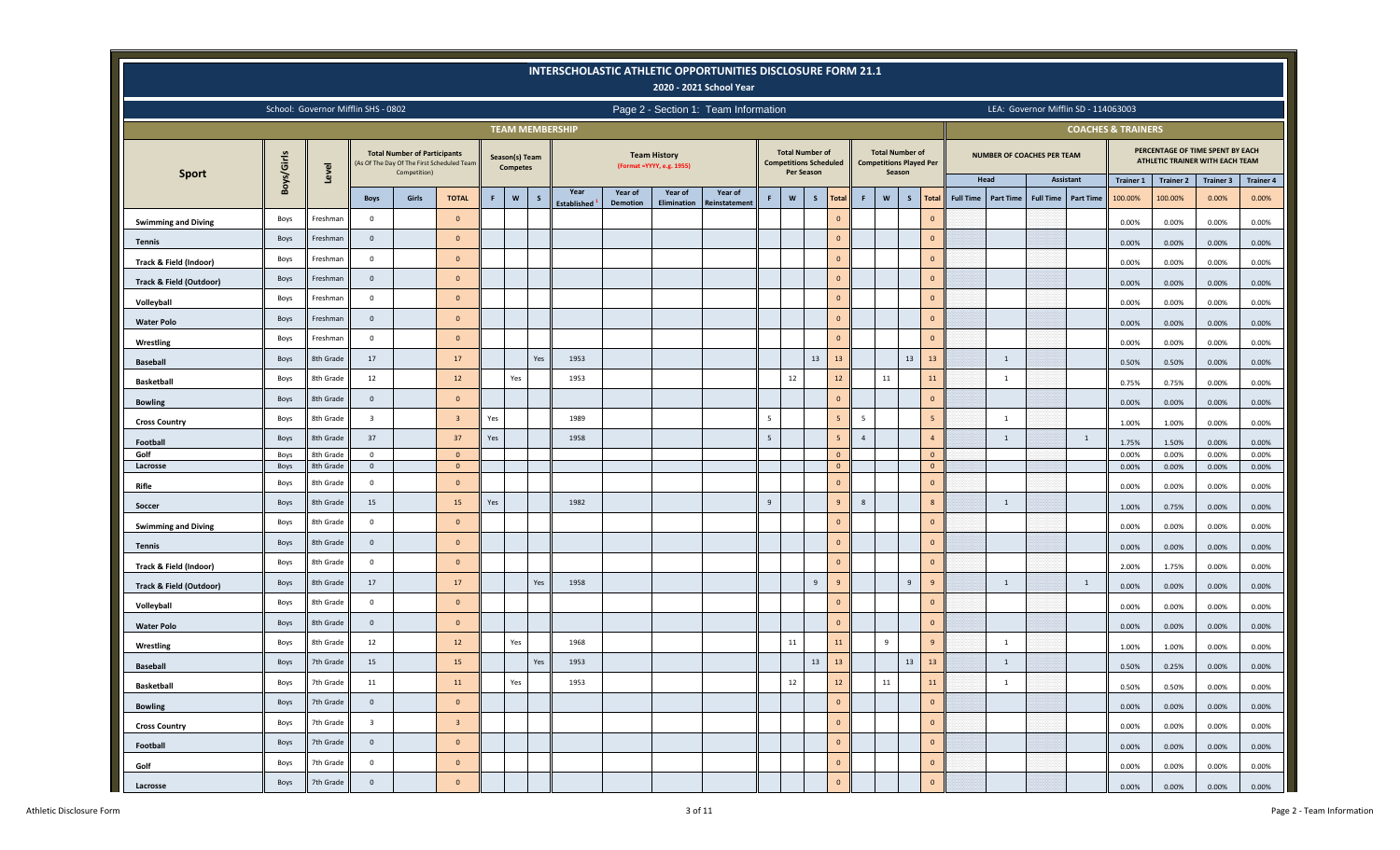|                                                   |                |                                     |                |                                                                                                   |                 |                |                 |                                 |                            | <b>INTERSCHOLASTIC ATHLETIC OPPORTUNITIES DISCLOSURE FORM 21.1</b> | 2020 - 2021 School Year  |                |                                      |                               |                    |                                                                    |                             |                                   |                  |                                      |                               |                   |                                                                     |                   |
|---------------------------------------------------|----------------|-------------------------------------|----------------|---------------------------------------------------------------------------------------------------|-----------------|----------------|-----------------|---------------------------------|----------------------------|--------------------------------------------------------------------|--------------------------|----------------|--------------------------------------|-------------------------------|--------------------|--------------------------------------------------------------------|-----------------------------|-----------------------------------|------------------|--------------------------------------|-------------------------------|-------------------|---------------------------------------------------------------------|-------------------|
|                                                   |                | School: Governor Mifflin SHS - 0802 |                |                                                                                                   |                 |                |                 |                                 |                            | Page 2 - Section 1: Team Information                               |                          |                |                                      |                               |                    |                                                                    |                             |                                   |                  | LEA: Governor Mifflin SD - 114063003 |                               |                   |                                                                     |                   |
|                                                   |                |                                     |                |                                                                                                   |                 |                |                 | <b>TEAM MEMBERSHIP</b>          |                            |                                                                    |                          |                |                                      |                               |                    |                                                                    |                             |                                   |                  |                                      | <b>COACHES &amp; TRAINERS</b> |                   |                                                                     |                   |
|                                                   | Boys/Girls     | Level                               |                | <b>Total Number of Participants</b><br>(As Of The Day Of The First Scheduled Team<br>Competition) |                 | Season(s) Team | <b>Competes</b> |                                 |                            | <b>Team History</b><br>(Format = YYYY, e.g. 1955)                  |                          |                | <b>Total Number of</b><br>Per Season | <b>Competitions Scheduled</b> |                    | <b>Total Number of</b><br><b>Competitions Played Per</b><br>Season |                             | <b>NUMBER OF COACHES PER TEAM</b> |                  |                                      |                               |                   | PERCENTAGE OF TIME SPENT BY EACH<br>ATHLETIC TRAINER WITH EACH TEAM |                   |
| <b>Sport</b>                                      |                |                                     |                |                                                                                                   |                 |                |                 |                                 |                            |                                                                    |                          |                |                                      |                               |                    |                                                                    |                             | Head                              |                  | <b>Assistant</b>                     | <b>Trainer 1</b>              | <b>Trainer 2</b>  | <b>Trainer 3</b>                                                    | <b>Trainer 4</b>  |
|                                                   |                |                                     | <b>Boys</b>    | Girls                                                                                             | <b>TOTAL</b>    | F              | $\mathsf{w}$    | Year<br>S<br><b>Established</b> | Year of<br><b>Demotion</b> | Year of<br><b>Elimination</b>                                      | Year of<br>Reinstatement | F              | $\mathsf{w}$                         | $\mathsf{s}$<br><b>Total</b>  | $\mathbf{w}$<br>F  | $\mathsf{s}$                                                       | <b>Total</b>                | Full Time   Part Time             | <b>Full Time</b> | <b>Part Time</b>                     | 100.00%                       | 100.00%           | 0.00%                                                               | 0.00%             |
| Rifle                                             | Boys           | 7th Grade                           | $\mathbf 0$    |                                                                                                   | $\mathbf{0}$    |                |                 |                                 |                            |                                                                    |                          |                |                                      | $\mathbf{0}$                  |                    |                                                                    | $\overline{0}$              |                                   |                  |                                      | 0.00%                         | 0.00%             | 0.00%                                                               | 0.00%             |
| Soccer                                            | Boys           | 7th Grade                           | 12             |                                                                                                   | 12              | Yes            |                 | 1982                            |                            |                                                                    |                          | $\overline{9}$ |                                      | 9                             | 8                  |                                                                    | 8                           | $\mathbf{1}$                      |                  |                                      | 0.75%                         | 0.75%             | 0.00%                                                               | 0.00%             |
| <b>Swimming and Diving</b>                        | Boys           | 7th Grade                           | $\overline{0}$ |                                                                                                   | $\Omega$        |                |                 |                                 |                            |                                                                    |                          |                |                                      | $\mathbf{0}$                  |                    |                                                                    | $\mathbf{0}$                |                                   |                  |                                      | 0.00%                         | 0.00%             | 0.00%                                                               | 0.00%             |
| <b>Tennis</b>                                     | <b>Boys</b>    | 7th Grade                           | $\mathbf{0}$   |                                                                                                   | $\Omega$        |                |                 |                                 |                            |                                                                    |                          |                |                                      | $\mathbf{0}$                  |                    |                                                                    | $\mathbf{0}$                |                                   |                  |                                      | 0.00%                         | 0.00%             | 0.00%                                                               | 0.00%             |
| Track & Field (Indoor)                            | Boys           | 7th Grade                           | $\mathbf 0$    |                                                                                                   | $\Omega$        |                |                 |                                 |                            |                                                                    |                          |                |                                      | $\mathbf{0}$                  |                    |                                                                    | $\mathbf{0}$                |                                   |                  |                                      | 0.00%                         | 0.00%             | 0.00%                                                               | 0.00%             |
| Track & Field (Outdoor)                           | Boys           | 7th Grade                           | 10             |                                                                                                   | 10              |                |                 |                                 |                            |                                                                    |                          |                |                                      | $\mathbf{0}$                  |                    |                                                                    | $\mathbf{0}$                |                                   |                  |                                      | 0.00%                         | 0.00%             | 0.00%                                                               | 0.00%             |
| Volleyball                                        | Boys           | 7th Grade                           | $\mathbf 0$    |                                                                                                   | $\mathbf{0}$    |                |                 |                                 |                            |                                                                    |                          |                |                                      | $\bf 0$                       |                    |                                                                    | $\overline{0}$              |                                   |                  |                                      | 0.00%                         | 0.00%             | 0.00%                                                               | 0.00%             |
| <b>Water Polo</b>                                 | Boys           | 7th Grade                           | $\mathbf{0}$   |                                                                                                   | $\Omega$        |                |                 |                                 |                            |                                                                    |                          |                |                                      | $\mathbf{0}$                  |                    |                                                                    | $\mathbf{0}$                |                                   |                  |                                      | 0.50%                         | 0.50%             |                                                                     | 0.00%             |
| Wrestling                                         | Boys           | 7th Grade                           | 6              |                                                                                                   | 6               |                | Yes             | 1958                            |                            |                                                                    |                          |                | 11                                   | 11                            | 9                  |                                                                    | 9                           | $\overline{1}$                    |                  |                                      | 0.00%                         | 0.00%             | 0.00%                                                               | 0.00%             |
| <b>Basketball</b>                                 | Girls          | Varsity                             |                | 12                                                                                                | 12              |                | Yes             | 1953                            |                            |                                                                    |                          |                | 21                                   | 21                            | 19                 |                                                                    | 19                          | $\overline{1}$                    |                  | $\overline{1}$                       | 2.00%                         | 2.75%             |                                                                     | 0.00%             |
| <b>Bowling</b>                                    | Girls          | Varsity                             |                | 5                                                                                                 | $5\overline{5}$ |                | Yes             | 1973                            |                            |                                                                    |                          |                | 10                                   | 10                            | 8                  |                                                                    | 8                           | $\mathbf{1}$                      |                  |                                      | 0.00%                         | 0.25%             | 0.00%                                                               | 0.00%             |
| <b>Competitive Spirit</b>                         | Girls          | Varsity                             |                | 20                                                                                                | 20              |                | Yes             | 2011                            |                            |                                                                    |                          |                |                                      | $\mathbf{0}$                  |                    |                                                                    | $\Omega$                    | $\overline{1}$                    |                  | $\overline{1}$                       | 1.50%                         | 1.50%             | 0.00%                                                               | 0.00%             |
| <b>Cross Country</b>                              | Girls          | Varsity                             |                | 17                                                                                                | 17              | Yes            |                 | 1973                            |                            |                                                                    |                          | -5             |                                      | 5                             | 5                  |                                                                    |                             | $\mathbf{1}$                      |                  |                                      | 3.00%                         | 3.25%             | 0.00%                                                               | 0.00%             |
| <b>Field Hockey</b>                               | Girls          | Varsity                             |                | 16                                                                                                | 16              | Yes            |                 | 1953                            |                            |                                                                    |                          | $12\,$         |                                      | 12                            | 11                 |                                                                    | 11                          | $\overline{1}$                    |                  | $\overline{1}$                       | 1.75%                         | 1.75%             | 0.00%                                                               | 0.00%             |
| Golf                                              | Girls          | Varsity                             |                | $\overline{4}$                                                                                    | $\Delta$        |                |                 |                                 |                            |                                                                    |                          | $11\,$         |                                      | 11                            | $\mathbf{q}$       |                                                                    | $\mathbf{q}$                |                                   |                  |                                      | 0.00%                         | 0.00%             | 0.00%                                                               | 0.00%             |
| Gymnastics                                        | Girls          | Varsity                             |                | $\mathbf{0}$                                                                                      | $\Omega$        |                |                 |                                 |                            |                                                                    |                          |                |                                      | $\mathbf{0}$                  |                    |                                                                    | $\Omega$                    | $\mathbf{1}$                      |                  |                                      | 0.00%                         | 0.00%             | 0.00%                                                               | 0.00%             |
| Lacrosse<br><b>Rifle</b>                          | Girls<br>Girls | Varsity<br>Varsity                  |                | 15<br>$\overline{4}$                                                                              | 15<br>$\Delta$  |                |                 | 2010<br>Yes                     |                            |                                                                    |                          |                | 15                                   | 15<br>15<br>15                | 15                 | 15                                                                 | 15<br>15                    | $\overline{1}$                    |                  | 1                                    | 3.00%<br>0.00%                | 2.75%<br>0.00%    | 0.00%<br>0.00%                                                      | 0.00%<br>0.00%    |
| Soccer                                            | Girls          | Varsity                             |                | 28                                                                                                | 28              | Yes            |                 | 1990                            |                            |                                                                    |                          | 10             |                                      | 10 <sup>°</sup>               | 10                 |                                                                    | 10                          | $\mathbf{1}$                      |                  | $\overline{1}$                       | 4.25%                         | 4.50%             | 0.00%                                                               | 0.00%             |
| Softball, Fast Pitch                              | Girls          | Varsity                             |                | 11                                                                                                | 11              |                |                 | 1962<br>Yes                     |                            |                                                                    |                          |                |                                      | 19<br>19                      |                    | 19                                                                 | 19                          | $\mathbf{1}$                      |                  | 1                                    | 2.00%                         | 2.25%             | 0.00%                                                               | 0.00%             |
| <b>Swimming and Diving</b>                        | Girls          | Varsity                             |                | 24                                                                                                | 24              |                | Yes             | 1975                            |                            |                                                                    |                          |                | 9                                    | 9                             | 8                  |                                                                    |                             | $\overline{2}$                    |                  | $\overline{\phantom{a}}$             | 3.00%                         | 3.00%             | 0.00%                                                               | 0.00%             |
| <b>Tennis</b>                                     | Girls          | Varsity                             |                | $10\,$                                                                                            | 10              | Yes            |                 | 1975                            |                            |                                                                    |                          | $12\,$         |                                      | $12$                          | 11                 |                                                                    | 11                          | $\overline{2}$                    |                  |                                      | 1.00%                         | 1.00%             | 0.00%                                                               | 0.00%             |
| Track & Field (Indoor)                            | Girls          | Varsity                             |                | 17                                                                                                | 17              |                | Yes             | 2019                            |                            |                                                                    |                          |                |                                      | $\mathbf{0}$<br>$\mathbf 0$   |                    | $\mathsf 0$                                                        | $\Omega$                    | $\mathbf{1}$                      |                  |                                      | 1.00%                         | 1.25%             | 0.00%                                                               | 0.00%             |
| <b>Track &amp; Field (Outdoor)</b>                | Girls          | Varsity                             |                | 43                                                                                                | 43              |                |                 | 1970<br>Yes                     |                            |                                                                    |                          |                |                                      | 11<br>11                      |                    | 11                                                                 | 11                          | $\overline{1}$                    |                  | $\overline{2}$                       | 4.50%                         | 4.50%             | 0.00%                                                               | 0.00%             |
| Volleyball                                        | Girls          | Varsity                             |                | 12                                                                                                | 12              | Yes            |                 | 1994                            |                            |                                                                    |                          | 10             |                                      | 10 <sup>°</sup>               | 10                 |                                                                    | 10                          | $\mathbf{1}$                      |                  |                                      | 1.50%                         | 1.00%             | 0.00%                                                               | 0.00%             |
| <b>Water Polo</b>                                 | Girls          | Varsity                             |                | 11                                                                                                | 11              | Yes            |                 | 1992                            |                            |                                                                    |                          | 16             |                                      | 16                            | 13                 |                                                                    | 13                          | $\overline{1}$<br>$\overline{1}$  |                  | $\overline{1}$                       | 1.00%                         | 1.00%             | 0.00%                                                               | 0.00%             |
| <b>Basketball</b><br><b>Bowling</b>               | Girls<br>Girls | Jr Varsity<br>Jr Varsity            |                | $11\,$<br>$\mathbf{R}$                                                                            | 11              |                | Yes<br>Yes      | 1953<br>1973                    |                            |                                                                    |                          |                | 21<br>10 <sup>10</sup>               | 21<br>10                      | 19<br>$\mathbf{R}$ |                                                                    | 19                          | $\overline{1}$                    |                  |                                      | 1.50%<br>0.00%                | 1.50%<br>0.00%    | 0.00%<br>0.00%                                                      | 0.00%<br>0.00%    |
| <b>Competitive Spirit</b>                         | Girls          | Jr Varsity                          |                |                                                                                                   | $\Omega$        |                |                 |                                 |                            |                                                                    |                          |                |                                      | $\mathbf{0}$                  |                    |                                                                    | $\Omega$                    |                                   |                  |                                      | 0.00%                         | 0.00%             | 0.00%                                                               | 0.00%             |
| <b>Cross Country</b>                              | Girls          | Jr Varsity                          |                |                                                                                                   | $\Omega$        |                |                 |                                 |                            |                                                                    |                          |                |                                      | $\mathbf{0}$                  |                    |                                                                    | $\Omega$                    |                                   |                  |                                      | 0.00%                         | 0.00%             | 0.00%                                                               | 0.00%             |
| <b>Field Hockey</b>                               | Girls          | Jr Varsity                          |                | $14\,$                                                                                            | 14              | Yes            |                 | 1953                            |                            |                                                                    |                          | 12             |                                      | $12$                          | 11                 |                                                                    | 11                          | $\mathbf{1}$                      |                  |                                      | 0.50%                         | 0.50%             | 0.00%                                                               | 0.00%             |
| Golf                                              | Girls          | Jr Varsity                          |                |                                                                                                   | $\overline{0}$  |                |                 |                                 |                            |                                                                    |                          |                |                                      | $\mathbf{0}$                  |                    |                                                                    | $\mathbf{0}$                |                                   |                  |                                      | 0.00%                         | 0.00%             | 0.00%                                                               | 0.00%             |
| Gymnastics                                        | Girls          | Jr Varsity                          |                |                                                                                                   | $\mathbf{0}$    |                |                 |                                 |                            |                                                                    |                          |                |                                      | $\mathbf 0$                   |                    |                                                                    | $\mathbf{0}$                |                                   |                  |                                      | 0.00%                         | $0.00\%$          | 0.00%                                                               | 0.00%             |
| Lacrosse                                          | Girls          | Jr Varsity                          |                | 11                                                                                                | 11              |                |                 | Yes<br>2010                     |                            |                                                                    |                          |                |                                      | 15<br>15                      |                    | 15                                                                 | 15                          | $\overline{1}$                    |                  |                                      | 1.00%                         | 1.25%             | 0.00%                                                               | 0.00%             |
| Rifle                                             | Girls          | Jr Varsity                          |                | $\overline{2}$                                                                                    | $\overline{2}$  |                |                 |                                 |                            |                                                                    |                          |                |                                      | $\mathbf{0}$                  |                    |                                                                    | $\mathbf{0}$                |                                   |                  |                                      | 0.00%                         | 0.00%             | $0.00\%$                                                            | 0.00%             |
| Soccer                                            | Girls          | Jr Varsity                          |                | 15                                                                                                | 15              | Yes            |                 | 1990                            |                            |                                                                    |                          | $10\,$         |                                      | 10                            | 10                 |                                                                    | 10                          | $\mathbf{1}$                      |                  |                                      | 1.50%                         | 1.50%             | $0.00\%$                                                            | $0.00\%$          |
| Softball, Fast Pitch                              | Girls          | Jr Varsity                          |                | $10\,$                                                                                            | $10$            |                |                 | Yes<br>1989                     |                            |                                                                    |                          |                |                                      | 19<br>19                      |                    | 19                                                                 | 19                          | $\mathbf{1}$                      |                  |                                      | 0.25%                         | 0.50%             | $0.00\%$                                                            | 0.00%             |
| <b>Swimming and Diving</b>                        | Girls          | Jr Varsity                          |                |                                                                                                   | $\Omega$        |                |                 |                                 |                            |                                                                    |                          |                |                                      | $\mathbf{0}$                  |                    |                                                                    | $\overline{0}$              |                                   |                  |                                      | 0.00%                         | 0.00%             | $0.00\%$                                                            | $0.00\%$          |
| Tennis                                            | Girls<br>Girls | Jr Varsity                          |                | $5\overline{5}$                                                                                   | -5<br>$\Omega$  | Yes            |                 | 2014                            |                            |                                                                    |                          | 12             |                                      | 12<br>$\mathbf 0$             | 11                 |                                                                    | 11                          | $\mathbf{1}$                      |                  |                                      | 0.00%                         | 0.25%             | $0.00\%$                                                            | 0.00%             |
| Track & Field (Indoor)<br>Track & Field (Outdoor) | Girls          | Jr Varsity<br>Jr Varsity            |                |                                                                                                   | $\mathbf{0}$    |                |                 |                                 |                            |                                                                    |                          |                |                                      | $\mathbf 0$                   |                    |                                                                    | $\mathbf{0}$<br>$\mathbf 0$ |                                   |                  |                                      | 0.00%<br>0.00%                | 0.00%<br>$0.00\%$ | 0.00%<br>0.00%                                                      | $0.00\%$<br>0.00% |
|                                                   |                |                                     |                |                                                                                                   |                 |                |                 |                                 |                            |                                                                    |                          |                |                                      |                               |                    |                                                                    |                             |                                   |                  |                                      |                               |                   |                                                                     |                   |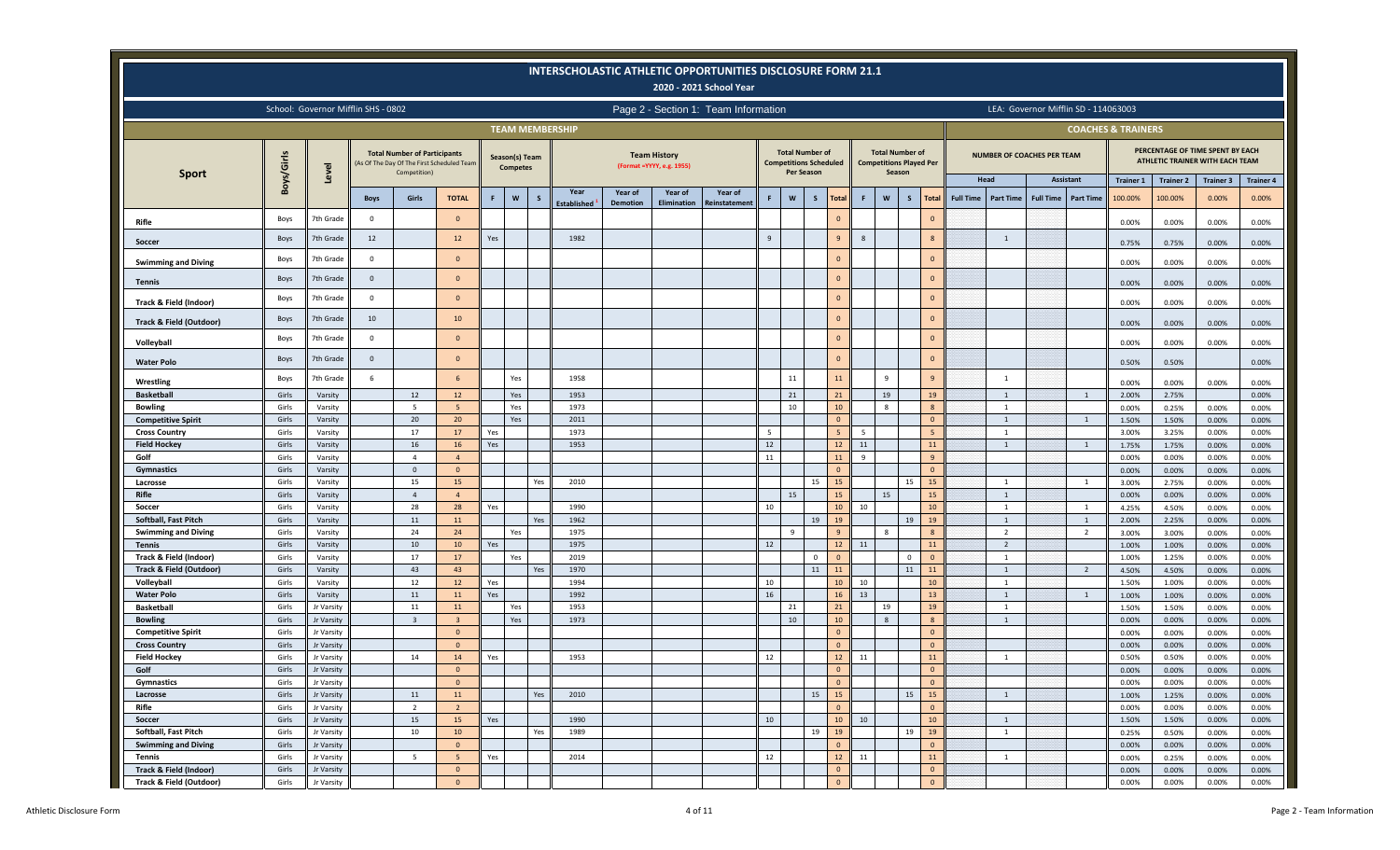|                                 |                |                                     |             |                                                                                                   |                   |            |                                   | INTERSCHOLASTIC ATHLETIC OPPORTUNITIES DISCLOSURE FORM 21.1 |                 |                                                   | 2020 - 2021 School Year              |          |            |                                                         |                    |                                                          |              |              |                                      |                                      |                  |                               |                  |                                                                     |                  |
|---------------------------------|----------------|-------------------------------------|-------------|---------------------------------------------------------------------------------------------------|-------------------|------------|-----------------------------------|-------------------------------------------------------------|-----------------|---------------------------------------------------|--------------------------------------|----------|------------|---------------------------------------------------------|--------------------|----------------------------------------------------------|--------------|--------------|--------------------------------------|--------------------------------------|------------------|-------------------------------|------------------|---------------------------------------------------------------------|------------------|
|                                 |                | School: Governor Mifflin SHS - 0802 |             |                                                                                                   |                   |            |                                   |                                                             |                 |                                                   | Page 2 - Section 1: Team Information |          |            |                                                         |                    |                                                          |              |              |                                      | LEA: Governor Mifflin SD - 114063003 |                  |                               |                  |                                                                     |                  |
|                                 |                |                                     |             |                                                                                                   |                   |            |                                   | <b>TEAM MEMBERSHIP</b>                                      |                 |                                                   |                                      |          |            |                                                         |                    |                                                          |              |              |                                      |                                      |                  | <b>COACHES &amp; TRAINERS</b> |                  |                                                                     |                  |
| <b>Sport</b>                    | Boys/Girls     | Level                               |             | <b>Total Number of Participants</b><br>(As Of The Day Of The First Scheduled Team<br>Competition) |                   |            | Season(s) Team<br><b>Competes</b> |                                                             |                 | <b>Team History</b><br>(Format = YYYY, e.g. 1955) |                                      |          | Per Season | <b>Total Number of</b><br><b>Competitions Scheduled</b> |                    | <b>Total Number of</b><br><b>Competitions Played Per</b> | Season       |              |                                      | NUMBER OF COACHES PER TEAM           |                  |                               |                  | PERCENTAGE OF TIME SPENT BY EACH<br>ATHLETIC TRAINER WITH EACH TEAM |                  |
|                                 |                |                                     |             |                                                                                                   |                   |            |                                   | Year                                                        | Year of         | Year of                                           | Year of                              |          |            |                                                         |                    |                                                          |              |              | Head                                 | <b>Assistant</b>                     |                  | <b>Trainer 1</b>              | <b>Trainer 2</b> | <b>Trainer 3</b>                                                    | <b>Trainer 4</b> |
|                                 |                |                                     | <b>Boys</b> | Girls                                                                                             | <b>TOTAL</b><br>9 | F          | $\mathsf{w}$<br>$\mathsf{s}$      | <b>Established</b>                                          | <b>Demotion</b> | <b>Elimination</b>                                | <b>Reinstatement</b>                 | F.       | W          | $\mathsf{s}$<br><b>Total</b>                            | F                  | $\boldsymbol{\mathsf{w}}$                                | $\mathsf{s}$ | <b>Total</b> | <b>Full Time</b><br><b>Part Time</b> | <b>Full Time</b>                     | <b>Part Time</b> | 100.00%                       | 100.00%          | 0.00%                                                               | 0.00%            |
| Volleyball<br><b>Water Polo</b> | Girls<br>Girls | Jr Varsity<br>Jr Varsity            |             | 9<br>$\overline{4}$                                                                               | $\overline{4}$    | Yes<br>Yes |                                   | 1994                                                        |                 |                                                   |                                      | 10<br>16 |            | 10 <sup>°</sup><br>16                                   | 10<br>$\mathbf{q}$ |                                                          |              | 10<br>9      | 1                                    |                                      |                  | 0.25%<br>0.25%                | 0.50%<br>0.00%   | 0.00%<br>0.00%                                                      | 0.00%<br>0.00%   |
| <b>Basketball</b>               | Girls          | Freshman                            |             |                                                                                                   | $\Omega$          |            |                                   |                                                             |                 |                                                   |                                      |          |            | $\mathbf{0}$                                            |                    |                                                          |              | $\mathbf{0}$ |                                      |                                      |                  | 0.00%                         | 0.00%            | 0.00%                                                               | 0.00%            |
| <b>Bowling</b>                  | Girls          | Freshman                            |             |                                                                                                   | $\mathbf{0}$      |            |                                   |                                                             |                 |                                                   |                                      |          |            | $\mathsf{O}\xspace$                                     |                    |                                                          |              | $\mathbf{0}$ |                                      |                                      |                  | 0.00%                         | 0.00%            | 0.00%                                                               | 0.00%            |
| <b>Competitive Spirit</b>       | Girls          | Freshman                            |             |                                                                                                   | $\overline{0}$    |            |                                   |                                                             |                 |                                                   |                                      |          |            | $\mathbf 0$                                             |                    |                                                          |              | $\mathbf{0}$ |                                      |                                      |                  | 0.00%                         | 0.00%            | 0.00%                                                               | 0.00%            |
| <b>Cross Country</b>            | Girls          | Freshman                            |             |                                                                                                   | $\mathbf{0}$      |            |                                   |                                                             |                 |                                                   |                                      |          |            | $\mathbf{0}$                                            |                    |                                                          |              | $\mathbf{0}$ |                                      |                                      |                  | 0.00%                         | 0.00%            | 0.00%                                                               | 0.00%            |
| <b>Field Hockey</b>             | Girls          | Freshman                            |             |                                                                                                   | $\Omega$          |            |                                   |                                                             |                 |                                                   |                                      |          |            | $\mathsf{O}\xspace$                                     |                    |                                                          |              | $\mathbf{0}$ |                                      |                                      |                  | 0.00%                         | 0.00%            | 0.00%                                                               | 0.00%            |
| Golf                            | Girls          | Freshman                            |             |                                                                                                   | $\overline{0}$    |            |                                   |                                                             |                 |                                                   |                                      |          |            | $\mathbf{0}$                                            |                    |                                                          |              | $\mathbf{0}$ |                                      |                                      |                  | 0.00%                         | 0.00%            | 0.00%                                                               | 0.00%            |
| Gymnastics                      | Girls          | Freshman                            |             |                                                                                                   | $\mathbf{0}$      |            |                                   |                                                             |                 |                                                   |                                      |          |            | $\mathsf{O}\xspace$                                     |                    |                                                          |              | $\mathbf{0}$ |                                      |                                      |                  | 0.00%                         | 0.00%            | 0.00%                                                               | 0.00%            |
| Lacrosse                        | Girls          | Freshman                            |             |                                                                                                   | $\overline{0}$    |            |                                   |                                                             |                 |                                                   |                                      |          |            | $\mathbf 0$                                             |                    |                                                          |              | $\mathbf{0}$ |                                      |                                      |                  | 0.00%                         | 0.00%            | 0.00%                                                               | 0.00%            |
| Rifle                           | Girls          | Freshman                            |             |                                                                                                   | $\mathbf{0}$      |            |                                   |                                                             |                 |                                                   |                                      |          |            | $\mathbf 0$                                             |                    |                                                          |              | $\mathbf{0}$ |                                      |                                      |                  | 0.00%                         | 0.00%            | 0.00%                                                               | 0.00%            |
| Soccer                          | Girls          | Freshman                            |             |                                                                                                   | $\Omega$          |            |                                   |                                                             |                 |                                                   |                                      |          |            | $\mathsf{O}\xspace$                                     |                    |                                                          |              | $\mathbf{0}$ |                                      |                                      |                  | 0.00%                         | $0.00\%$         | 0.00%                                                               | 0.00%            |
| Softball, Fast Pitch            | Girls          | Freshman                            |             |                                                                                                   | $\Omega$          |            |                                   |                                                             |                 |                                                   |                                      |          |            | $\mathbf{0}$                                            |                    |                                                          |              | $\mathbf{0}$ |                                      |                                      |                  | 0.00%                         | 0.00%            | 0.00%                                                               | 0.00%            |
| <b>Swimming and Diving</b>      | Girls          | Freshman                            |             |                                                                                                   | $\mathbf{0}$      |            |                                   |                                                             |                 |                                                   |                                      |          |            | $\mathsf{O}\xspace$                                     |                    |                                                          |              | $\mathbf{0}$ |                                      |                                      |                  | 0.00%                         | 0.00%            | 0.00%                                                               | 0.00%            |
| <b>Tennis</b>                   | Girls          | Freshman                            |             |                                                                                                   | $\overline{0}$    |            |                                   |                                                             |                 |                                                   |                                      |          |            | $\mathbf 0$                                             |                    |                                                          |              | $\mathbf{0}$ |                                      |                                      |                  | 0.00%                         | 0.00%            | 0.00%                                                               | 0.00%            |
| Track & Field (Indoor)          | Girls          | Freshman                            |             |                                                                                                   | $\mathbf{0}$      |            |                                   |                                                             |                 |                                                   |                                      |          |            | $\mathbf 0$                                             |                    |                                                          |              | $\mathbf{0}$ |                                      |                                      |                  | 0.00%                         | 0.00%            | 0.00%                                                               | 0.00%            |
| Track & Field (Outdoor)         | Girls          | Freshman                            |             |                                                                                                   | $\Omega$          |            |                                   |                                                             |                 |                                                   |                                      |          |            | $\mathsf{O}\xspace$                                     |                    |                                                          |              | $\mathbf{0}$ |                                      |                                      |                  | 0.00%                         | 0.00%            | 0.00%                                                               | 0.00%            |
| Volleyball                      | Girls          | Freshman                            |             |                                                                                                   | $\overline{0}$    |            |                                   |                                                             |                 |                                                   |                                      |          |            | $\mathbf{0}$                                            |                    |                                                          |              | $\mathbf{0}$ |                                      |                                      |                  | 0.00%                         | 0.00%            | 0.00%                                                               | 0.00%            |
| <b>Water Polo</b>               | Girls          | Freshman                            |             |                                                                                                   | $\mathbf{0}$      |            |                                   |                                                             |                 |                                                   |                                      |          |            | $\mathbf{0}$                                            |                    |                                                          |              | $\mathbf{0}$ |                                      |                                      |                  | 0.00%                         | 0.00%            | 0.00%                                                               | 0.00%            |
| <b>Basketball</b>               | Girls          | 8th Grade                           |             | 8                                                                                                 | -8                |            | Yes                               | 1973                                                        |                 |                                                   |                                      |          | 11         | 11                                                      |                    | 9                                                        |              | 9            | $\mathbf{1}$                         |                                      |                  | 0.50%                         | 0.50%            | 0.00%                                                               | 0.00%            |
| <b>Bowling</b>                  | Girls          | 8th Grade                           |             |                                                                                                   | $\mathbf{0}$      |            |                                   |                                                             |                 |                                                   |                                      |          |            | $\mathbf 0$                                             |                    |                                                          |              | $\mathbf{0}$ |                                      |                                      |                  | 0.00%                         | 0.00%            | 0.00%                                                               | 0.00%            |
| <b>Competitive Spirit</b>       | Girls          | 8th Grade                           |             |                                                                                                   | $\Omega$          |            |                                   |                                                             |                 |                                                   |                                      |          |            | $\mathsf{O}\xspace$                                     |                    |                                                          |              | $\mathbf{0}$ |                                      |                                      |                  | 0.00%                         | 0.00%            | 0.00%                                                               | 0.00%            |
| <b>Cross Country</b>            | Girls          | 8th Grade                           |             | 5                                                                                                 | 5                 | Yes        |                                   | 1989                                                        |                 |                                                   |                                      | 5        |            | 5                                                       | 5                  |                                                          |              | 5            | 1                                    |                                      |                  | 1.00%                         | 1.00%            | 0.00%                                                               | 0.00%            |
| <b>Field Hockey</b>             | Girls          | 8th Grade                           |             | 17                                                                                                | 17                | Yes        |                                   | 1970                                                        |                 |                                                   |                                      | $12\,$   |            | 12                                                      | $10\,$             |                                                          |              | $10\,$       | 1                                    |                                      |                  | 0.50%                         | 0.50%            | 0.00%                                                               | 0.00%            |
| Golf                            | Girls          | 8th Grade                           |             |                                                                                                   | $\overline{0}$    |            |                                   |                                                             |                 |                                                   |                                      |          |            | $\mathbf 0$                                             |                    |                                                          |              | $\mathbf 0$  |                                      |                                      |                  | 0.00%                         | 0.00%            | 0.00%                                                               | 0.00%            |
| Gymnastics                      | Girls          | 8th Grade                           |             |                                                                                                   | $\mathbf{0}$      |            |                                   |                                                             |                 |                                                   |                                      |          |            | $\mathbf{0}$                                            |                    |                                                          |              | $\mathbf 0$  |                                      |                                      |                  | 0.00%                         | 0.00%            | 0.00%                                                               | 0.00%            |
| Lacrosse                        | Girls          | 8th Grade                           |             |                                                                                                   | $\mathbf{0}$      |            |                                   |                                                             |                 |                                                   |                                      |          |            | $\mathbf{0}$                                            |                    |                                                          |              | $\mathbf 0$  |                                      |                                      |                  | 0.00%                         | 0.00%            | 0.00%                                                               | 0.00%            |
| Rifle                           | Girls          | 8th Grade                           |             |                                                                                                   | $\mathbf{0}$      |            |                                   |                                                             |                 |                                                   |                                      |          |            | $\overline{0}$                                          |                    |                                                          |              | $\mathbf{0}$ |                                      |                                      |                  | 0.00%                         | 0.00%            | 0.00%                                                               | 0.00%            |
| Soccer                          | Girls          | 8th Grade                           |             | 11                                                                                                | 11                | Yes        |                                   | 1990                                                        |                 |                                                   |                                      | $10\,$   |            | 10                                                      | 9                  |                                                          |              | 9            | 1                                    |                                      |                  | 1.25%                         | 1.00%            | 0.00%                                                               | 0.00%            |
| Softball, Fast Pitch            | Girls          | 8th Grade                           |             | $\,$ 6 $\,$                                                                                       | 6                 |            | Yes                               | 1989                                                        |                 |                                                   |                                      |          |            | $12\,$<br>$12$                                          |                    |                                                          | $11\,$       | 11           | $\mathbf{1}$                         |                                      |                  | 1.00%                         | 1.00%            | 0.00%                                                               | 0.00%            |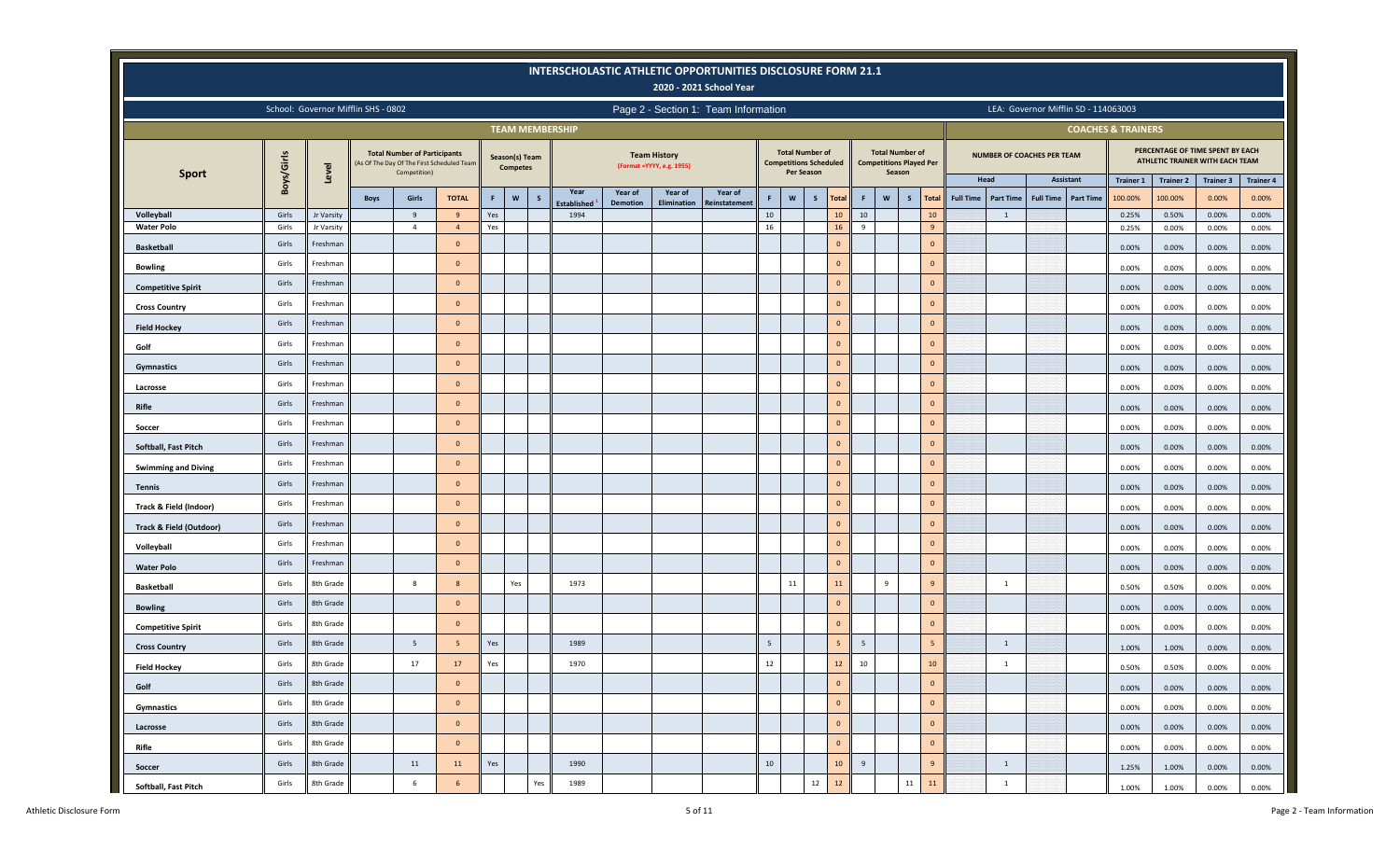|                                                                                                         |            |                                     |             |                                                                                                   |                |     |                                   |     |                          |                 |                                                   | INTERSCHOLASTIC ATHLETIC OPPORTUNITIES DISCLOSURE FORM 21.1<br>2020 - 2021 School Year |    |                                                                       |              |                 |              |                                                                    |                |                |                  |                  |                                   |                                      |                               |                  |                                                                     |                  |
|---------------------------------------------------------------------------------------------------------|------------|-------------------------------------|-------------|---------------------------------------------------------------------------------------------------|----------------|-----|-----------------------------------|-----|--------------------------|-----------------|---------------------------------------------------|----------------------------------------------------------------------------------------|----|-----------------------------------------------------------------------|--------------|-----------------|--------------|--------------------------------------------------------------------|----------------|----------------|------------------|------------------|-----------------------------------|--------------------------------------|-------------------------------|------------------|---------------------------------------------------------------------|------------------|
|                                                                                                         |            | School: Governor Mifflin SHS - 0802 |             |                                                                                                   |                |     |                                   |     |                          |                 |                                                   | Page 2 - Section 1: Team Information                                                   |    |                                                                       |              |                 |              |                                                                    |                |                |                  |                  |                                   | LEA: Governor Mifflin SD - 114063003 |                               |                  |                                                                     |                  |
|                                                                                                         |            |                                     |             |                                                                                                   |                |     |                                   |     | <b>TEAM MEMBERSHIP</b>   |                 |                                                   |                                                                                        |    |                                                                       |              |                 |              |                                                                    |                |                |                  |                  |                                   |                                      | <b>COACHES &amp; TRAINERS</b> |                  |                                                                     |                  |
| <b>Sport</b>                                                                                            | Boys/Girls | Level                               |             | <b>Total Number of Participants</b><br>(As Of The Day Of The First Scheduled Team<br>Competition) |                |     | Season(s) Team<br><b>Competes</b> |     |                          |                 | <b>Team History</b><br>(Format = YYYY, e.g. 1955) |                                                                                        |    | <b>Total Number of</b><br><b>Competitions Scheduled</b><br>Per Season |              |                 |              | <b>Total Number of</b><br><b>Competitions Played Per</b><br>Season |                |                |                  |                  | <b>NUMBER OF COACHES PER TEAM</b> |                                      |                               |                  | PERCENTAGE OF TIME SPENT BY EACH<br>ATHLETIC TRAINER WITH EACH TEAM |                  |
|                                                                                                         |            |                                     |             |                                                                                                   |                |     |                                   |     | Year                     | Year of         | Year of                                           | Year of                                                                                |    |                                                                       |              |                 |              |                                                                    |                |                |                  | Head             | <b>Assistant</b>                  |                                      | Trainer 1                     | <b>Trainer 2</b> | <b>Trainer 3</b>                                                    | <b>Trainer 4</b> |
|                                                                                                         |            |                                     | <b>Boys</b> | Girls                                                                                             | <b>TOTAL</b>   | F.  | $\boldsymbol{\mathsf{w}}$         | s   | Established <sup>1</sup> | <b>Demotion</b> | Elimination                                       | <b>Reinstatement</b>                                                                   | F  | $\boldsymbol{\mathsf{w}}$                                             | $\mathsf{s}$ | <b>Total</b>    | <b>F</b>     | W                                                                  | $\mathsf{s}$   | <b>Total</b>   | <b>Full Time</b> | <b>Part Time</b> | <b>Full Time</b>                  | <b>Part Time</b>                     | 100.00%                       | 100.00%          | 0.00%                                                               | 0.00%            |
| <b>Swimming and Diving</b>                                                                              | Girls      | 8th Grade                           |             |                                                                                                   | $\Omega$       |     |                                   |     |                          |                 |                                                   |                                                                                        |    |                                                                       |              | $\mathbf 0$     |              |                                                                    |                | $\Omega$       |                  |                  |                                   |                                      | 0.00%                         | 0.00%            | 0.00%                                                               | 0.00%            |
| Tennis                                                                                                  | Girls      | 8th Grade                           |             |                                                                                                   | $\Omega$       |     |                                   |     |                          |                 |                                                   |                                                                                        |    |                                                                       |              | $\mathbf{0}$    |              |                                                                    |                | $\mathbf{0}$   |                  |                  |                                   |                                      | 0.00%                         | 0.00%            | 0.00%                                                               | 0.00%            |
| <b>Track &amp; Field (Indoor)</b>                                                                       | Girls      | 8th Grade                           |             |                                                                                                   | $\mathbf{0}$   |     |                                   |     |                          |                 |                                                   |                                                                                        |    |                                                                       |              | $\mathbf{0}$    |              |                                                                    |                | $\mathbf{0}$   |                  |                  |                                   |                                      | 0.00%                         | 0.00%            | 0.00%                                                               | 0.00%            |
| Track & Field (Outdoor)                                                                                 | Girls      | 8th Grade                           |             | 26                                                                                                | 26             |     |                                   | Yes | 1989                     |                 |                                                   |                                                                                        |    |                                                                       | 9            | $\mathbf{q}$    |              |                                                                    | $\overline{9}$ | $\mathbf{q}$   |                  | $\mathbf{1}$     |                                   | 1                                    | 2.25%                         | 2.25%            | 0.00%                                                               | 0.00%            |
| Volleyball                                                                                              | Girls      | 8th Grade                           |             | $14\,$                                                                                            | 14             | Yes |                                   |     | 2000                     |                 |                                                   |                                                                                        | 9  |                                                                       |              | $\overline{9}$  | $\mathbf{q}$ |                                                                    |                | $\overline{9}$ |                  | $\overline{1}$   |                                   |                                      | 0.25%                         | 0.25%            | 0.00%                                                               | 0.00%            |
| <b>Water Polo</b>                                                                                       | Girls      | 8th Grade                           |             |                                                                                                   | $\mathbf{0}$   |     |                                   |     |                          |                 |                                                   |                                                                                        |    |                                                                       |              | $\mathbf{0}$    |              |                                                                    |                | $\mathbf{0}$   |                  |                  |                                   |                                      | 0.00%                         | 0.00%            | 0.00%                                                               | 0.00%            |
| <b>Basketball</b>                                                                                       | Girls      | 7th Grade                           |             | $5\overline{5}$                                                                                   | 5 <sub>5</sub> |     | Yes                               |     | 1973                     |                 |                                                   |                                                                                        |    | $11\,$                                                                |              | 11              |              | $\mathbf{q}$                                                       |                | $\mathbf{q}$   |                  | $\overline{1}$   |                                   |                                      | 0.50%                         | 0.50%            | 0.00%                                                               | 0.00%            |
| <b>Bowling</b>                                                                                          | Girls      | 7th Grade                           |             |                                                                                                   | $\Omega$       |     |                                   |     |                          |                 |                                                   |                                                                                        |    |                                                                       |              | $\mathbf{0}$    |              |                                                                    |                | $\mathbf{0}$   |                  |                  |                                   |                                      | 0.00%                         | 0.00%            | 0.00%                                                               | 0.00%            |
| <b>Competitive Spirit</b>                                                                               | Girls      | 7th Grade                           |             |                                                                                                   | $\overline{0}$ |     |                                   |     |                          |                 |                                                   |                                                                                        |    |                                                                       |              | $\mathbf 0$     |              |                                                                    |                | $\mathbf 0$    |                  |                  |                                   |                                      | 0.00%                         | 0.00%            | 0.00%                                                               | 0.00%            |
| <b>Cross Country</b>                                                                                    | Girls      | 7th Grade                           |             | $\overline{2}$                                                                                    | $\overline{2}$ | Yes |                                   |     | 1989                     |                 |                                                   |                                                                                        | 5  |                                                                       |              | 5               | -5           |                                                                    |                | $\overline{5}$ |                  |                  |                                   |                                      | 0.00%                         | 0.00%            | 0.00%                                                               | 0.00%            |
| <b>Field Hockey</b>                                                                                     | Girls      | 7th Grade                           |             | 9                                                                                                 | $\mathbf{q}$   | Yes |                                   |     | 1970                     |                 |                                                   |                                                                                        | 12 |                                                                       |              | 12              | 10           |                                                                    |                | 10             |                  | $\overline{1}$   |                                   |                                      | 0.50%                         | 0.75%            | 0.00%                                                               | 0.00%            |
| Golf                                                                                                    | Girls      | 7th Grade                           |             |                                                                                                   | $\mathbf{0}$   |     |                                   |     |                          |                 |                                                   |                                                                                        |    |                                                                       |              | $\mathbf 0$     |              |                                                                    |                | $\mathbf{0}$   |                  |                  |                                   |                                      | 0.00%                         | 0.00%            | 0.00%                                                               | 0.00%            |
| Gymnastics                                                                                              | Girls      | 7th Grade                           |             |                                                                                                   | $\Omega$       |     |                                   |     |                          |                 |                                                   |                                                                                        |    |                                                                       |              | $\mathbf{0}$    |              |                                                                    |                | $\mathbf{0}$   |                  |                  |                                   |                                      | 0.00%                         | 0.00%            | 0.00%                                                               | 0.00%            |
| Lacrosse                                                                                                | Girls      | 7th Grade                           |             |                                                                                                   | $\mathbf{0}$   |     |                                   |     |                          |                 |                                                   |                                                                                        |    |                                                                       |              | $\mathbf{0}$    |              |                                                                    |                | $\Omega$       |                  |                  |                                   |                                      | 0.00%                         | 0.00%            | 0.00%                                                               | 0.00%            |
| Rifle                                                                                                   | Girls      | 7th Grade                           |             |                                                                                                   | $\Omega$       |     |                                   |     |                          |                 |                                                   |                                                                                        |    |                                                                       |              | $\mathbf{0}$    |              |                                                                    |                | $\mathbf{0}$   |                  |                  |                                   |                                      | 0.00%                         | 0.00%            | 0.00%                                                               | 0.00%            |
| Soccer                                                                                                  | Girls      | 7th Grade                           |             | 5                                                                                                 | -5             | Yes |                                   |     | 1992                     |                 |                                                   |                                                                                        | 10 |                                                                       |              | 10 <sup>°</sup> | $\mathbf{q}$ |                                                                    |                | $\mathbf{q}$   |                  | $\mathbf{1}$     |                                   |                                      | 1.25%                         | 1.50%            | 0.00%                                                               | 0.00%            |
| Softball, Fast Pitch                                                                                    | Girls      | 7th Grade                           |             | 10                                                                                                | 10             |     |                                   |     | 1989                     |                 |                                                   |                                                                                        |    |                                                                       | 12           | 12              |              |                                                                    | 11             | 11             |                  | $\overline{1}$   |                                   |                                      | 0.50%                         | 0.50%            | 0.00%                                                               | 0.00%            |
| <b>Swimming and Diving</b>                                                                              | Girls      | 7th Grade                           |             |                                                                                                   | $\Omega$       |     |                                   |     |                          |                 |                                                   |                                                                                        |    |                                                                       |              | $\mathbf 0$     |              |                                                                    |                | $\mathbf{0}$   |                  |                  |                                   |                                      | 0.00%                         | 0.00%            | 0.00%                                                               | 0.00%            |
| <b>Tennis</b>                                                                                           | Girls      | 7th Grade                           |             |                                                                                                   | $\Omega$       |     |                                   |     |                          |                 |                                                   |                                                                                        |    |                                                                       |              | $\mathbf{0}$    |              |                                                                    |                | $\mathbf{0}$   |                  |                  |                                   |                                      | 0.00%                         | 0.00%            | 0.00%                                                               | 0.00%            |
| Track & Field (Indoor)                                                                                  | Girls      | 7th Grade                           |             |                                                                                                   | $\mathbf{0}$   |     |                                   |     |                          |                 |                                                   |                                                                                        |    |                                                                       |              | $\mathbf{0}$    |              |                                                                    |                | $\Omega$       |                  |                  |                                   |                                      | 0.00%                         | 0.00%            | 0.00%                                                               | 0.00%            |
| <b>Track &amp; Field (Outdoor)</b>                                                                      | Girls      | 7th Grade                           |             | 6                                                                                                 | 6              |     |                                   | Yes | 1989                     |                 |                                                   |                                                                                        |    |                                                                       | $\mathsf{q}$ | $\overline{9}$  |              |                                                                    | 9              | $\mathbf{q}$   |                  |                  |                                   |                                      | 0.00%                         | 0.00%            | 0.00%                                                               | 0.00%            |
| Volleyball                                                                                              | Girls      | 7th Grade                           |             | $\mathbf{1}$                                                                                      | $\overline{1}$ | Yes |                                   |     | 2000                     |                 |                                                   |                                                                                        | 9  |                                                                       |              | $\overline{9}$  | 9            |                                                                    |                | $\overline{9}$ |                  | $\mathbf{1}$     |                                   |                                      | 0.50%                         | 0.50%            | 0.00%                                                               | 0.00%            |
| <b>Water Polo</b>                                                                                       | Girls      | 7th Grade                           |             |                                                                                                   | $\Omega$       |     |                                   |     |                          |                 |                                                   |                                                                                        |    |                                                                       |              | $\mathbf{0}$    |              |                                                                    |                | $\mathbf{0}$   |                  |                  |                                   |                                      | 0.00%                         | 0.00%            | 0.00%                                                               | 0.00%            |
| <sup>1</sup> For initial submission and for interscholastic athletic teams that were newly established. |            |                                     |             |                                                                                                   |                |     |                                   |     |                          |                 |                                                   |                                                                                        |    |                                                                       |              |                 |              |                                                                    |                |                |                  |                  |                                   |                                      |                               |                  |                                                                     |                  |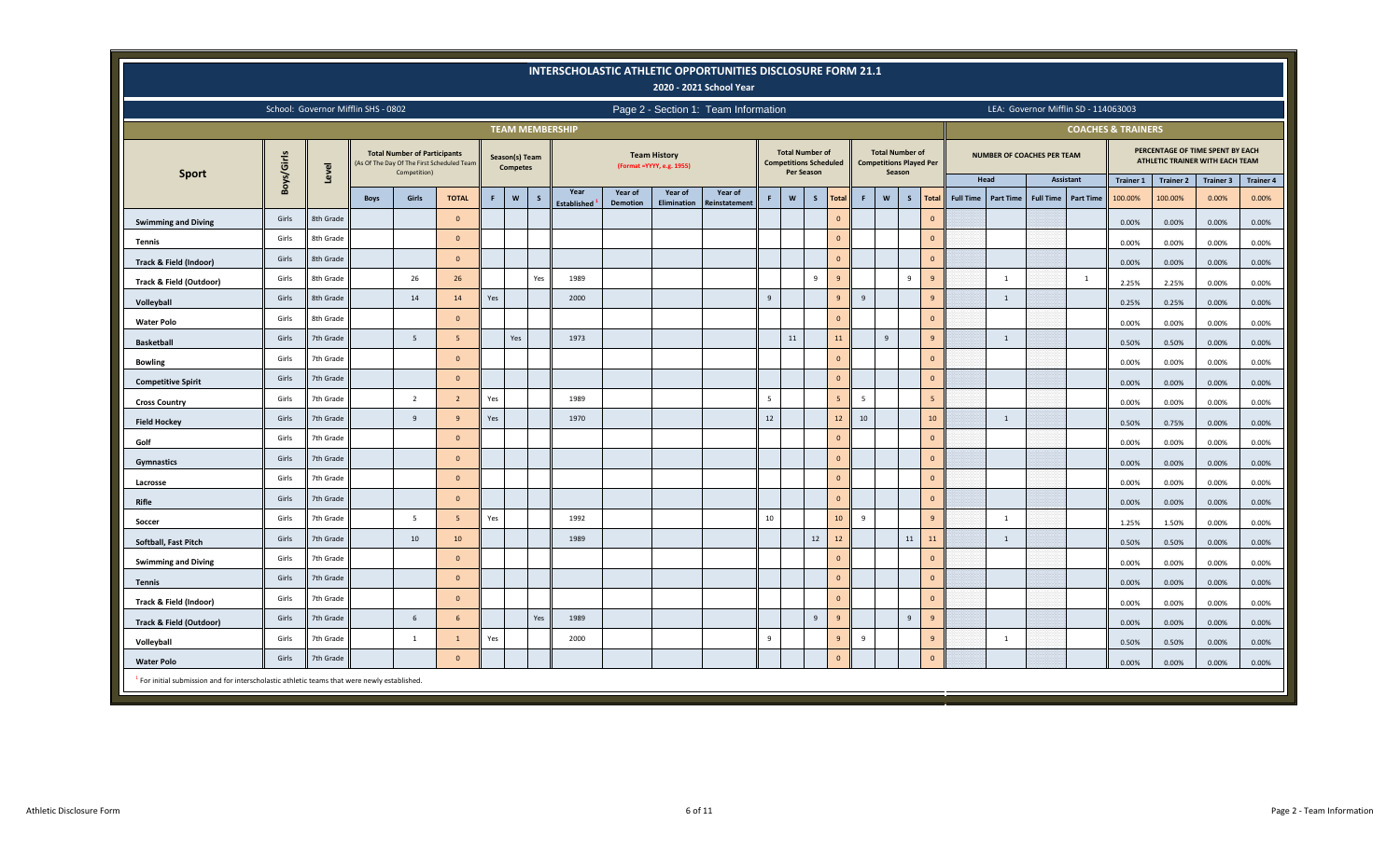|                                                              |                                     |                          |                              |                           |                 |                                  |                   | INTERSCHOLASTIC ATHLETIC OPPORTUNITIES DISCLOSURE FORM 21.1<br>2020 - 2021 School Year |              |                                                            |                             |                                                                                                     |                                                                                               |                                           |
|--------------------------------------------------------------|-------------------------------------|--------------------------|------------------------------|---------------------------|-----------------|----------------------------------|-------------------|----------------------------------------------------------------------------------------|--------------|------------------------------------------------------------|-----------------------------|-----------------------------------------------------------------------------------------------------|-----------------------------------------------------------------------------------------------|-------------------------------------------|
|                                                              | School: Governor Mifflin SHS - 0802 |                          |                              |                           |                 |                                  |                   | Page 3 - Section 1: Financial Information                                              |              |                                                            |                             |                                                                                                     | LEA: Governor Mifflin SD - 114063003                                                          |                                           |
|                                                              |                                     |                          |                              |                           |                 |                                  |                   | <b>ATHLETIC EXPENDITURES</b>                                                           |              |                                                            |                             |                                                                                                     |                                                                                               |                                           |
|                                                              |                                     |                          |                              |                           |                 |                                  |                   | SCHOOL'S ANNUAL EXPENDITURES FOR EACH TEAM                                             |              |                                                            |                             |                                                                                                     | NON-SCHOOL (BOOSTER CLUBS, ALUMNI & OTHER<br><b>NON-SCHOOL) CONTRIBUTIONS &amp; PURCHASES</b> |                                           |
| <b>Team</b>                                                  | Boys/Girls                          | Level                    | Schoo<br>Annual<br>Expend    | Travel <sup>1</sup>       | <b>Uniforms</b> | <b>Supplies and</b><br>Equipment | <b>Facilities</b> | Other                                                                                  |              | <b>Coaching Staff Compensation</b><br>per Sport per Season |                             | <b>Total Compensation</b><br><b>For All Athletic</b><br><b>Trainers Per</b><br><b>Academic Year</b> | List total value of contributions<br>per team                                                 | List total value of purchases<br>per team |
|                                                              |                                     |                          |                              |                           |                 |                                  |                   |                                                                                        | Fall         | Winter                                                     | Spring                      | \$206,423.55                                                                                        |                                                                                               |                                           |
| <b>Baseball</b>                                              | Boys                                | Varsity                  | <b>Totals</b><br>\$19,686.51 | \$51,356.88<br>\$2,934.50 | \$0.00          | \$187,580.73<br>\$5,224.91       | \$0.00            | \$0.00                                                                                 | \$188,398.96 | \$128,202.78                                               | \$145,408.60<br>\$11,527.10 |                                                                                                     | \$52,701.00<br>\$9,541.00                                                                     | \$0.00<br>\$0.00                          |
| <b>Basketball</b>                                            | Boys                                | Varsity                  | \$22,354.13                  | \$801.00                  |                 | \$7,788.67                       |                   |                                                                                        |              | \$13,764.46                                                |                             |                                                                                                     | \$500.00                                                                                      | \$0.00                                    |
| <b>Bowling</b>                                               | Boys                                | Varsity                  | \$4,331.39                   | \$284.25                  |                 | \$427.31                         |                   |                                                                                        |              | \$3,619.83                                                 |                             |                                                                                                     | \$500.00                                                                                      | \$0.00                                    |
| <b>Cross Country</b>                                         | Boys                                | Varsity                  | \$12,531.48                  | \$1,778.30                |                 | \$817.01                         |                   |                                                                                        | \$9,936.17   |                                                            |                             |                                                                                                     | \$500.00                                                                                      | \$0.00                                    |
| Footbal<br>Golf                                              | Boys                                | Varsity<br>Varsity       | \$54,642.79<br>\$5,858.71    | \$2,648.80                |                 | \$18,178.69                      |                   |                                                                                        | \$33,815.30  |                                                            |                             |                                                                                                     | \$7,250.00<br>\$200.00                                                                        | \$0.00<br>\$0.00                          |
| Lacrosse                                                     | Boys<br>Boys                        | Varsity                  | \$19,825.40                  | \$727.70<br>\$1,188.21    |                 | \$1,314.20<br>\$7,650.05         |                   |                                                                                        | \$3,816.81   |                                                            | \$10,987.14                 |                                                                                                     | \$5,113.00                                                                                    | \$0.00                                    |
| Rifle                                                        | Boys                                | Varsity                  | \$2,837.53                   |                           |                 | \$1,520.36                       |                   |                                                                                        |              | \$1,317.17                                                 |                             |                                                                                                     | \$250.00                                                                                      | \$0.00                                    |
| Soccer                                                       | Boys                                | Varsity                  | \$15,187.91                  | \$600.75                  |                 | \$2,933.46                       |                   |                                                                                        | \$11,653.70  |                                                            |                             |                                                                                                     | \$1,355.00                                                                                    | \$0.00                                    |
| <b>Swimming and Diving</b>                                   | Boys                                | Varsity                  | \$22,098.45                  | \$792.20                  |                 | \$6,646.52                       |                   |                                                                                        |              | \$14,659.73                                                |                             |                                                                                                     | \$925.00                                                                                      | \$0.00                                    |
| <b>Tennis</b>                                                | Boys                                | Varsity                  | \$6,447.12                   | \$678.00                  |                 | \$436.64                         |                   |                                                                                        |              |                                                            | \$5,332.48                  |                                                                                                     | \$200.00                                                                                      | \$0.00                                    |
| <b>Track &amp; Field (Indoor)</b><br>Track & Field (Outdoor) | Boys<br>Boys                        | Varsity<br>Varsity       | \$4,320.00<br>\$22,651.36    | \$1,273.50                |                 | \$70.00<br>\$3,084.86            |                   |                                                                                        |              | \$4,250.00                                                 | \$18,293.00                 |                                                                                                     | \$0.00<br>\$800.00                                                                            | \$0.00<br>\$0.00                          |
| Volleyball                                                   | Boys                                | Varsity                  | \$11,952.84                  | \$1,051.28                |                 | \$4,441.89                       |                   |                                                                                        |              |                                                            | \$6,459.67                  |                                                                                                     | \$600.00                                                                                      | \$0.00                                    |
| <b>Water Polo</b>                                            | Boys                                | Varsity                  | \$7,271.98                   | \$441.00                  |                 | \$2,162.86                       |                   |                                                                                        | \$4,668.12   |                                                            |                             |                                                                                                     | \$600.00                                                                                      | \$0.00                                    |
| Wrestling                                                    | Boys                                | Varsity                  | \$16,102.21                  | \$130.84                  |                 | \$1,706.94                       |                   |                                                                                        |              | \$14,264.43                                                |                             |                                                                                                     | \$2,900.00                                                                                    | \$0.00                                    |
| <b>Baseball</b>                                              | Boys                                | Jr Varsity               | \$10,337.61                  | \$945.78                  |                 | \$4,994.15                       |                   |                                                                                        |              |                                                            | \$4,397.68                  |                                                                                                     | \$0.00                                                                                        | \$0.00                                    |
| <b>Basketbal</b>                                             | Boys                                | Jr Varsity               | \$11,447.10                  | \$801.00                  |                 | \$5,646.91                       |                   |                                                                                        |              | \$4,999.19                                                 |                             |                                                                                                     | \$0.00                                                                                        | \$0.00                                    |
| <b>Bowling</b>                                               | Boys                                | Ir Varsity               | \$711.57                     | \$284.25                  |                 | \$427.32                         |                   |                                                                                        |              |                                                            |                             |                                                                                                     | \$0.00<br>\$0.00                                                                              | \$0.00<br>\$0.00                          |
| <b>Cross Country</b><br>Football                             | Boys<br>Boys                        | Jr Varsity<br>Jr Varsity | \$0.00<br>\$27,781.27        | \$332.27                  |                 | \$15,867.49                      |                   |                                                                                        | \$11,581.51  |                                                            |                             |                                                                                                     | \$0.00                                                                                        | \$0.00                                    |
| Golf                                                         | Boys                                | Jr Varsity               | \$2,404.56                   | \$727.70                  |                 | \$676.86                         |                   |                                                                                        | \$1,000.00   |                                                            |                             |                                                                                                     | \$0.00                                                                                        | \$0.00                                    |
| Lacrosse                                                     | Boys                                | Jr Varsity               | \$7,648.85                   | \$1,183.21                |                 | \$3,132.84                       |                   |                                                                                        |              |                                                            | \$3,332.80                  |                                                                                                     | \$0.00                                                                                        | \$0.00                                    |
| Rifle                                                        | Boys                                | Jr Varsity               | \$0.00                       |                           |                 |                                  |                   |                                                                                        |              |                                                            |                             |                                                                                                     | \$0.00                                                                                        | \$0.00                                    |
| Soccer                                                       | Boys                                | Jr Varsity               | \$4,764.83                   | \$600.75                  |                 | \$831.28                         |                   |                                                                                        | \$3,332.80   |                                                            |                             |                                                                                                     | \$0.00                                                                                        | \$0.00                                    |
| <b>Swimming and Diving</b>                                   | Boys                                | Jr Varsity               | \$0.00                       | \$678,00                  |                 | \$436.64                         |                   |                                                                                        |              |                                                            | \$1,000.00                  |                                                                                                     | \$0.00<br>\$0.00                                                                              | \$0.00<br>\$0.00                          |
| <b>Tennis</b><br>Track & Field (Indoor)                      | Boys<br>Boys                        | Jr Varsity<br>Jr Varsity | \$2,114.64<br>\$0.00         |                           |                 |                                  |                   |                                                                                        |              |                                                            |                             |                                                                                                     | \$0.00                                                                                        | \$0.00                                    |
| <b>Track &amp; Field (Outdoor)</b>                           | Boys                                | Jr Varsity               | \$0.00                       |                           |                 |                                  |                   |                                                                                        |              |                                                            |                             |                                                                                                     | \$0.00                                                                                        | \$0.00                                    |
| Volleyball                                                   | Boys                                | Jr Varsity               | \$4,506.12                   | \$1,051.28                |                 | \$954.84                         |                   |                                                                                        |              |                                                            | \$2,500.00                  |                                                                                                     | \$0.00                                                                                        | \$0.00                                    |
| <b>Water Polo</b>                                            | Boys                                | Jr Varsity               | \$2,598.22                   | \$441.00                  |                 | \$690.79                         |                   |                                                                                        | \$1,466.43   |                                                            |                             |                                                                                                     | \$0.00                                                                                        | \$0.00                                    |
| Wrestling                                                    | Boys                                | Jr Varsity               | \$4,864.72                   | \$130.84                  |                 | \$334.58                         |                   |                                                                                        |              | \$4,399.30                                                 |                             |                                                                                                     | \$0.00                                                                                        | \$0.00                                    |
| <b>Baseball</b>                                              | Boys                                | Freshman                 | \$0.00                       |                           |                 |                                  |                   |                                                                                        |              |                                                            |                             |                                                                                                     | \$0.00                                                                                        | \$0.00                                    |
| <b>Basketbal</b>                                             | Boys                                | Freshman                 | \$6,056.45<br>\$0.00         | \$1,032.60                |                 | \$1,102.32                       |                   |                                                                                        |              | \$3,921.53                                                 |                             |                                                                                                     | \$0.00<br>\$0.00                                                                              | \$0.00<br>\$0.00                          |
| <b>Bowling</b><br>Cross Country                              | Boys<br>Boys                        | Freshman<br>Freshman     | \$0.00                       |                           |                 |                                  |                   |                                                                                        |              |                                                            |                             |                                                                                                     | \$0.00                                                                                        | \$0.00                                    |
| Football                                                     | Boys                                | Freshman                 | \$14,802.83                  | \$327.88                  |                 | \$6,391.00                       |                   |                                                                                        | \$8,083.95   |                                                            |                             |                                                                                                     | \$0.00                                                                                        | \$0.00                                    |
| Golf                                                         | Boys                                | Freshman                 | \$0.00                       |                           |                 |                                  |                   |                                                                                        |              |                                                            |                             |                                                                                                     | \$0.00                                                                                        | \$0.00                                    |
| Lacrosse                                                     | Boys                                | Freshman                 | \$0.00                       |                           |                 |                                  |                   |                                                                                        |              |                                                            |                             |                                                                                                     | \$0.00                                                                                        | \$0.00                                    |
| Rifle                                                        | Boys                                | Freshman                 | \$0.00                       |                           |                 |                                  |                   |                                                                                        |              |                                                            |                             |                                                                                                     | \$0.00                                                                                        | \$0.00                                    |
| Soccer                                                       | Boys                                | Freshman<br>Freshman     | \$0.00                       |                           |                 |                                  |                   |                                                                                        |              |                                                            |                             |                                                                                                     | \$0.00<br>\$0.00                                                                              | \$0.00<br>\$0.00                          |
| <b>Swimming and Diving</b><br><b>Tennis</b>                  | Boys<br>Boys                        | Freshman                 | \$0.00<br>\$0.00             |                           |                 |                                  |                   |                                                                                        |              |                                                            |                             |                                                                                                     | \$0.00                                                                                        | \$0.00                                    |
| Track & Field (Indoor)                                       | Boys                                | Freshman                 | \$0.00                       |                           |                 |                                  |                   |                                                                                        |              |                                                            |                             |                                                                                                     | \$0.00                                                                                        | \$0.00                                    |
| Track & Field (Outdoor)                                      | Boys                                | Freshman                 | \$0.00                       |                           |                 |                                  |                   |                                                                                        |              |                                                            |                             |                                                                                                     | \$0.00                                                                                        | \$0.00                                    |
| Volleyball                                                   | Boys                                | Freshman                 | \$0.00                       |                           |                 |                                  |                   |                                                                                        |              |                                                            |                             |                                                                                                     | \$0.00                                                                                        | \$0.00                                    |
| <b>Water Polo</b>                                            | Boys                                | Freshman                 | \$0.00                       |                           |                 |                                  |                   |                                                                                        |              |                                                            |                             |                                                                                                     | \$0.00                                                                                        | \$0.00                                    |
| Wrestling<br><b>Baseball</b>                                 | Boys                                | Freshman                 | \$0.00                       |                           |                 |                                  |                   |                                                                                        |              |                                                            |                             |                                                                                                     | \$0.00<br>\$0.00                                                                              | \$0.00<br>\$0.00                          |
| <b>Basketball</b>                                            | Boys                                | 8th Grade<br>8th Grade   | \$8,299.41<br>\$4,033.66     | \$921.30                  |                 | \$1,804.32                       |                   |                                                                                        |              |                                                            | \$5,573.79                  |                                                                                                     | \$0.00                                                                                        | \$0.00                                    |
| <b>Bowling</b>                                               | Boys<br>Boys                        | 8th Grade                | \$0.00                       | \$430.98                  |                 | \$714.25                         |                   |                                                                                        |              | \$2,888.43                                                 |                             |                                                                                                     | \$0.00                                                                                        | \$0.00                                    |
| <b>Cross Country</b>                                         | Boys                                | 8th Grade                | \$3,867.43                   | \$466.95                  |                 | \$496.08                         |                   |                                                                                        | \$2,904.40   |                                                            |                             |                                                                                                     | \$0.00                                                                                        | \$0.00                                    |
| Football                                                     | Boys                                | 8th Grade                | \$14,410.87                  | \$327.88                  |                 | \$6,611.93                       |                   |                                                                                        | \$7,471.06   |                                                            |                             |                                                                                                     | \$0.00                                                                                        | \$0.00                                    |
| Golf                                                         | Boys                                | 8th Grade                | \$0.00                       |                           |                 |                                  |                   |                                                                                        |              |                                                            |                             |                                                                                                     | \$0.00                                                                                        | \$0.00                                    |
| Lacrosse                                                     | Boys                                | 8th Grade                | \$0.00                       |                           |                 |                                  |                   |                                                                                        |              |                                                            |                             |                                                                                                     | \$0.00                                                                                        | \$0.00                                    |
| Rifle                                                        | Boys                                | 8th Grade                | \$0.00                       |                           |                 |                                  |                   |                                                                                        |              |                                                            |                             |                                                                                                     | \$0.00                                                                                        | \$0.00                                    |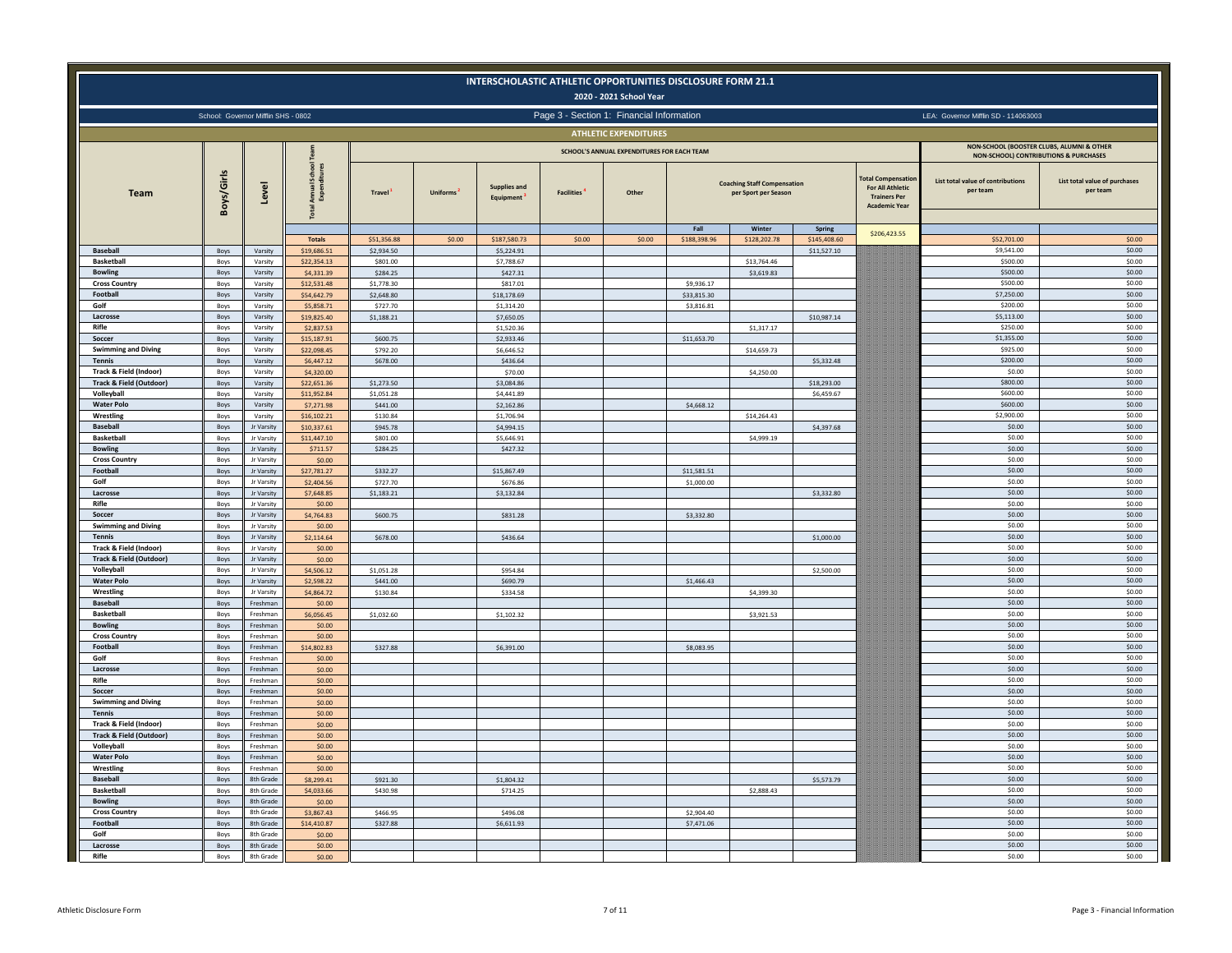|                                                  |                                     |                                 |                            |                        |          |                                  | INTERSCHOLASTIC ATHLETIC OPPORTUNITIES DISCLOSURE FORM 21.1 | 2020 - 2021 School Year                    |                      |                                                            |                        |                                                                                            |                                                                                    |                                           |
|--------------------------------------------------|-------------------------------------|---------------------------------|----------------------------|------------------------|----------|----------------------------------|-------------------------------------------------------------|--------------------------------------------|----------------------|------------------------------------------------------------|------------------------|--------------------------------------------------------------------------------------------|------------------------------------------------------------------------------------|-------------------------------------------|
|                                                  | School: Governor Mifflin SHS - 0802 |                                 |                            |                        |          |                                  | Page 3 - Section 1: Financial Information                   |                                            |                      |                                                            |                        |                                                                                            | LEA: Governor Mifflin SD - 114063003                                               |                                           |
|                                                  |                                     |                                 |                            |                        |          |                                  |                                                             | <b>ATHLETIC EXPENDITURES</b>               |                      |                                                            |                        |                                                                                            |                                                                                    |                                           |
|                                                  |                                     |                                 |                            |                        |          |                                  |                                                             | SCHOOL'S ANNUAL EXPENDITURES FOR EACH TEAM |                      |                                                            |                        |                                                                                            | NON-SCHOOL (BOOSTER CLUBS, ALUMNI & OTHER<br>NON-SCHOOL) CONTRIBUTIONS & PURCHASES |                                           |
| Team                                             | Boys/Girls                          | Level                           | ınnual<br>Expen            | Travel <sup>1</sup>    | Uniforms | <b>Supplies and</b><br>Equipment | <b>Facilities</b>                                           | Other                                      |                      | <b>Coaching Staff Compensation</b><br>per Sport per Season |                        | otal Compensatio<br><b>For All Athletic</b><br><b>Trainers Per</b><br><b>Academic Year</b> | List total value of contributions<br>per team                                      | List total value of purchases<br>per team |
|                                                  |                                     |                                 | <b>Totals</b>              | \$51,356.88            | \$0.00   | \$187,580.73                     | \$0.00                                                      | \$0.00                                     | Fall<br>\$188,398.96 | Winter<br>\$128,202.78                                     | Spring<br>\$145,408.60 | \$206,423.55                                                                               | \$52,701.00                                                                        | \$0.00                                    |
| Soccer                                           | Boys                                | 8th Grade                       | \$4,588.72                 | \$346.45               |          | \$687.28                         |                                                             |                                            | \$3,554.99           |                                                            |                        |                                                                                            | \$0.00                                                                             | \$0.00                                    |
| <b>Swimming and Diving</b>                       | Boys                                | 8th Grade                       | \$0.00                     |                        |          |                                  |                                                             |                                            |                      |                                                            |                        |                                                                                            | \$0.00                                                                             | \$0.00                                    |
| Tennis<br>Track & Field (Indoor)                 | Boys<br>Boys                        | 8th Grade<br>8th Grade          | \$0.00<br>\$0.00           |                        |          |                                  |                                                             |                                            |                      |                                                            |                        |                                                                                            | \$0.00<br>\$0.00                                                                   | \$0.00<br>\$0.00                          |
| <b>Track &amp; Field (Outdoor)</b>               | Boys                                | 8th Grade                       | \$7,974.39                 | \$516.40               |          | \$625.75                         |                                                             |                                            |                      |                                                            | \$6,832.24             |                                                                                            | \$0.00                                                                             | \$0.00                                    |
| Volleyball                                       | Boys                                | 8th Grade                       | \$0.00                     |                        |          |                                  |                                                             |                                            |                      |                                                            |                        |                                                                                            | \$0.00                                                                             | \$0.00                                    |
| <b>Water Polo</b><br>Wrestling                   | Boys<br>Boys                        | 8th Grade<br>8th Grad           | \$0.00<br>\$4,856.01       | \$689.40               |          | \$611.63                         |                                                             |                                            |                      | \$3,554.98                                                 |                        |                                                                                            | \$0.00<br>\$0.00                                                                   | \$0.00<br>\$0.00                          |
| <b>Baseball</b>                                  | Boys                                | 7th Grade                       | \$6,110.90                 | \$921.30               |          | \$1,804.32                       |                                                             |                                            |                      |                                                            | \$3,385.28             |                                                                                            | \$0.00                                                                             | \$0.00                                    |
| <b>Basketball</b>                                | Boys                                | 7th Grad                        | \$3,491.58                 |                        |          | \$714.25                         |                                                             |                                            |                      | \$2,777.33                                                 |                        |                                                                                            | \$0.00                                                                             | \$0.00                                    |
| <b>Bowling</b>                                   | Boys                                | 7th Grade                       | \$0.00                     |                        |          |                                  |                                                             |                                            |                      |                                                            |                        |                                                                                            | \$0.00                                                                             | \$0.00                                    |
| <b>Cross Country</b>                             | Boys                                | 7th Grade                       | \$0.00                     |                        |          |                                  |                                                             |                                            |                      |                                                            |                        |                                                                                            | \$0.00                                                                             | \$0.00                                    |
| Football<br>Golf                                 | Boys<br>Boys                        | 7th Grade<br>7th Grade          | \$0.00<br>\$0.00           |                        |          |                                  |                                                             |                                            |                      |                                                            |                        |                                                                                            | \$0.00<br>\$0.00                                                                   | \$0.00<br>\$0.00                          |
| Lacrosse                                         | Boys                                | 7th Grade                       | \$0.00                     |                        |          |                                  |                                                             |                                            |                      |                                                            |                        |                                                                                            | 50.00                                                                              | \$0.00                                    |
| Rifle                                            | Boys                                | 7th Grade                       | \$0.00                     |                        |          |                                  |                                                             |                                            |                      |                                                            |                        |                                                                                            | \$0.00                                                                             | \$0.00                                    |
| Soccer                                           | Boys                                | 7th Grade                       | \$2,949.38                 | \$346.45               |          | \$158.88                         |                                                             |                                            | \$2,444.05           |                                                            |                        |                                                                                            | \$0.00                                                                             | \$0.00                                    |
| <b>Swimming and Diving</b><br><b>Tennis</b>      | Boys<br>Boys                        | 7th Grade<br>7th Grade          | \$0.00<br>\$0.00           |                        |          |                                  |                                                             |                                            |                      |                                                            |                        |                                                                                            | \$0.00<br>\$0.00                                                                   | \$0.00<br>\$0.00                          |
| Track & Field (Indoor)                           | Boys                                | 7th Grade                       | \$0.00                     |                        |          |                                  |                                                             |                                            |                      |                                                            |                        |                                                                                            | \$0.00                                                                             | \$0.00                                    |
| <b>Track &amp; Field (Outdoor)</b>               | Boys                                | 7th Grade                       | \$0.00                     |                        |          |                                  |                                                             |                                            |                      |                                                            |                        |                                                                                            | \$0.00                                                                             | \$0.00                                    |
| Volleyball                                       | Boys                                | 7th Grade                       | \$0.00                     |                        |          |                                  |                                                             |                                            |                      |                                                            |                        |                                                                                            | \$0.00                                                                             | \$0.00                                    |
| <b>Water Polo</b><br>Wrestling                   | Boys                                | 7th Grade                       | \$0.00                     |                        |          |                                  |                                                             |                                            |                      |                                                            |                        |                                                                                            | \$0.00<br>\$0.00                                                                   | \$0.00<br>\$0.00                          |
| <b>Basketball</b>                                | Boys<br>Girls                       | 7th Grade<br>Varsity            | \$3,616.90<br>\$20,793.42  | \$689.40<br>\$1,380.40 |          | \$705.63<br>\$5,198.59           |                                                             |                                            |                      | \$2,221.87<br>\$14,214.43                                  |                        |                                                                                            | \$500.00                                                                           | \$0.00                                    |
| <b>Bowling</b>                                   | Girls                               | Varsity                         | \$3,562.96                 | \$284.25               |          | \$427.31                         |                                                             |                                            |                      | \$2,851.40                                                 |                        |                                                                                            | \$500.00                                                                           | \$0.00                                    |
| <b>Competitive Spirit</b>                        | Girls                               | Varsity                         | \$12,555.19                | \$122.30               |          | \$8,544.62                       |                                                             |                                            |                      | \$3,888.27                                                 |                        |                                                                                            | \$1,550.00                                                                         | \$0.00                                    |
| <b>Cross Country</b>                             | Girls                               | Varsity                         | \$12,780.35                | \$1,778.30             |          | \$1,359.09                       |                                                             |                                            | \$9,642.96           |                                                            |                        |                                                                                            | \$500.00                                                                           | \$0.00                                    |
| <b>Field Hockey</b><br>Golf                      | Girls<br>Girls                      | Varsity<br>Varsity              | \$14,576.68<br>\$0.00      | \$386.23               |          | \$3,525.50                       |                                                             |                                            | \$10,664.95          |                                                            |                        |                                                                                            | \$2,493.00<br>\$0.00                                                               | \$0.00<br>\$0.00                          |
| Gymnastics                                       | Girls                               | Varsity                         | \$0.00                     |                        |          |                                  |                                                             |                                            |                      |                                                            |                        |                                                                                            | \$0.00                                                                             | \$0.00                                    |
| Lacrosse                                         | Girls                               | Varsity                         | \$18,342.49                | \$1,197.20             |          | \$5,241.60                       |                                                             |                                            |                      |                                                            | \$11,903.69            |                                                                                            | \$7,274.00                                                                         | \$0.00                                    |
| Rifle                                            | Girls                               | Varsity                         | \$2,630.47                 |                        |          | \$1,313.30                       |                                                             |                                            |                      | \$1,317.17                                                 |                        |                                                                                            | \$250.00                                                                           | \$0.00                                    |
| Soccer<br>Softball, Fast Pitch                   | Girls<br>Girls                      | Varsity<br>Varsity              | \$15,213.52<br>\$15,592.06 | \$853.75<br>\$1,226.30 |          | \$3,405.37<br>\$2,612.07         |                                                             |                                            | \$10,954.40          |                                                            | \$11,753.69            |                                                                                            | \$4,400.00<br>\$650.00                                                             | \$0.00<br>\$0.00                          |
| <b>Swimming and Diving</b>                       | Girls                               | Varsity                         | \$22,258.76                | \$792.20               |          | \$6,806.83                       |                                                             |                                            |                      | \$14,659.73                                                |                        |                                                                                            | \$925.00                                                                           | \$0.00                                    |
| <b>Tennis</b>                                    | Girls                               | Varsity                         | \$6,441.44                 | \$383.74               |          | \$725.22                         |                                                             |                                            | \$5,332.48           |                                                            |                        |                                                                                            | \$200.00                                                                           | \$0.00                                    |
| Track & Field (Indoor)                           | Girls                               | Varsity                         | 54,300,00                  |                        |          | \$50.00                          |                                                             |                                            |                      | \$4,250.00                                                 |                        |                                                                                            | \$0.00                                                                             | \$0.00                                    |
| <b>Track &amp; Field (Outdoor)</b><br>Volleyball | Girls<br>Girls                      | Varsity<br>Varsity              | \$2255228<br>\$9,360.83    | \$1,273.50<br>\$388.48 |          | \$2,995.78<br>\$3,095.50         |                                                             |                                            | \$5,876.85           |                                                            | \$18,293.00            |                                                                                            | \$800.00<br>\$825.00                                                               | \$0.00<br>\$0.00                          |
| <b>Water Polo</b>                                | Girls                               | Varsity                         | \$6,451.98                 | \$441.00               |          | \$1,342.86                       |                                                             |                                            | \$4,668.12           |                                                            |                        |                                                                                            | \$600.00                                                                           | \$0.00                                    |
| <b>Basketball</b>                                | Girls                               | Jr Varsity                      | \$8,419.46                 | \$1,380.40             |          | \$1,839.89                       |                                                             |                                            |                      | \$5,199.17                                                 |                        |                                                                                            | \$0.00                                                                             | \$0.00                                    |
| <b>Bowling</b>                                   | Girls                               | Jr Varsity                      | \$711.57                   | \$284.25               |          | \$427.32                         |                                                             |                                            |                      |                                                            |                        |                                                                                            | 50.00                                                                              | \$0.00                                    |
| <b>Competitive Spirit</b>                        | Girls                               | Jr Varsity                      | \$0.00                     |                        |          |                                  |                                                             |                                            |                      |                                                            |                        |                                                                                            | \$0.00                                                                             | \$0.00                                    |
| <b>Cross Country</b><br><b>Field Hockey</b>      | Girls<br>Girls                      | Jr Varsity<br>Jr Varsity        | \$0.00<br>\$5,020.61       | \$386.23               |          | \$635.03                         |                                                             |                                            | \$3,999.35           |                                                            |                        |                                                                                            | \$0.00<br>\$0.00                                                                   | \$0.00<br>\$0.00                          |
| Golf                                             | Girls                               | Jr Varsity                      | \$0.00                     |                        |          |                                  |                                                             |                                            |                      |                                                            |                        |                                                                                            | \$0.00                                                                             | \$0.00                                    |
| Gymnastics                                       | Girls                               | Jr Varsity                      | \$0.00                     |                        |          |                                  |                                                             |                                            |                      |                                                            |                        |                                                                                            | \$0.00                                                                             | \$0.00                                    |
| Lacrosse                                         | Girls                               | Jr Varsity                      | \$6,724.55                 | \$1,197.20             |          | \$1,861.27                       |                                                             |                                            |                      |                                                            | \$3,666.08             |                                                                                            | \$0.00                                                                             | \$0.00                                    |
| Rifle<br>Soccer                                  | Girls<br>Girls                      | Jr Varsity<br><b>Ir Varsity</b> | \$0.00<br>\$6,217.70       | \$853.75               |          | \$1,697.87                       |                                                             |                                            | \$3,666.08           |                                                            |                        |                                                                                            | \$0.00<br>\$0.00                                                                   | \$0.00<br>\$0.00                          |
| Softball, Fast Pitch                             | Girls                               | Jr Varsity                      | \$6,744.49                 | \$1,226.30             |          | \$1,352.19                       |                                                             |                                            |                      |                                                            | \$4,166.00             |                                                                                            | \$0.00                                                                             | \$0.00                                    |
| <b>Swimming and Diving</b>                       | Girls                               | Jr Varsity                      | \$0.00                     |                        |          |                                  |                                                             |                                            |                      |                                                            |                        |                                                                                            | \$0.00                                                                             | \$0.00                                    |
| <b>Tennis</b>                                    | Girls                               | Jr Varsity                      | \$2,108.90                 | \$383.74               |          | \$725.16                         |                                                             |                                            | \$1,000.00           |                                                            |                        |                                                                                            | \$0.00                                                                             | \$0.00                                    |
| Track & Field (Indoor)                           | Girls                               | Jr Varsity                      | \$0.00                     |                        |          |                                  |                                                             |                                            |                      |                                                            |                        |                                                                                            | \$0.00                                                                             | \$0.00                                    |
| Track & Field (Outdoor)                          | Girls                               | Jr Varsity                      | \$0.00                     |                        |          |                                  |                                                             |                                            |                      |                                                            |                        |                                                                                            | \$0.00                                                                             | \$0.00<br>\$0.00                          |
| Volleyball                                       | Girls                               | Jr Varsity                      | \$4,996.71                 | \$388.48               |          | \$1,275.43                       |                                                             |                                            | \$3,332.80           |                                                            |                        |                                                                                            | \$0.00                                                                             |                                           |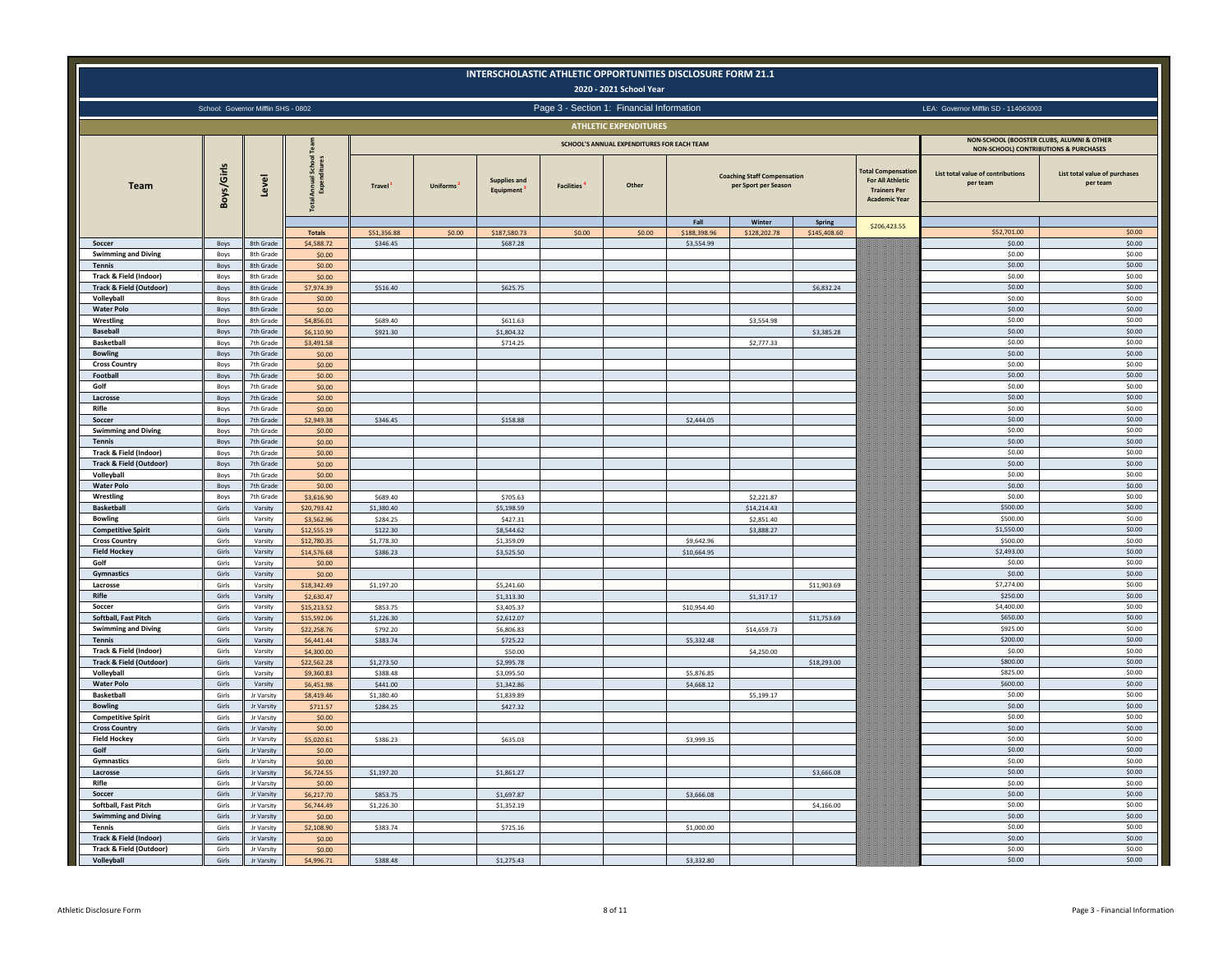|                                                   |                                     |                        |                             |                         |                 |                                               |                   | INTERSCHOLASTIC ATHLETIC OPPORTUNITIES DISCLOSURE FORM 21.1<br>2020 - 2021 School Year |                            |                                                            |              |                                                                                                    |                                               |                                           |
|---------------------------------------------------|-------------------------------------|------------------------|-----------------------------|-------------------------|-----------------|-----------------------------------------------|-------------------|----------------------------------------------------------------------------------------|----------------------------|------------------------------------------------------------|--------------|----------------------------------------------------------------------------------------------------|-----------------------------------------------|-------------------------------------------|
|                                                   | School: Governor Mifflin SHS - 0802 |                        |                             |                         |                 |                                               |                   | Page 3 - Section 1: Financial Information                                              |                            |                                                            |              |                                                                                                    | LEA: Governor Mifflin SD - 114063003          |                                           |
|                                                   |                                     |                        |                             |                         |                 |                                               |                   | <b>ATHLETIC EXPENDITURES</b>                                                           |                            |                                                            |              |                                                                                                    |                                               |                                           |
|                                                   |                                     |                        |                             |                         |                 |                                               |                   |                                                                                        |                            |                                                            |              |                                                                                                    | NON-SCHOOL (BOOSTER CLUBS, ALUMNI & OTHER     |                                           |
|                                                   |                                     |                        |                             |                         |                 |                                               |                   | SCHOOL'S ANNUAL EXPENDITURES FOR EACH TEAM                                             |                            |                                                            |              |                                                                                                    | NON-SCHOOL) CONTRIBUTIONS & PURCHASES         |                                           |
| <b>Team</b>                                       | Boys/Girls                          | Level                  | Sch<br>ann<br>Exp           | Travel                  | <b>Uniforms</b> | <b>Supplies and</b><br>Equipment <sup>3</sup> | <b>Facilities</b> | Other                                                                                  |                            | <b>Coaching Staff Compensation</b><br>per Sport per Season |              | <b>Total Compensatio</b><br><b>For All Athletic</b><br><b>Trainers Per</b><br><b>Academic Year</b> | List total value of contributions<br>per team | List total value of purchases<br>per team |
|                                                   |                                     |                        |                             |                         |                 |                                               |                   |                                                                                        | Fall                       | Winter                                                     | Spring       | \$206,423.55                                                                                       |                                               |                                           |
| <b>Water Polo</b>                                 | Girls                               | Jr Varsity             | <b>Totals</b><br>\$3,782.20 | \$51,356.88<br>\$441.00 | 50.00           | \$187,580.73<br>\$1,874.77                    | \$0.00            | \$0.00                                                                                 | \$188,398.96<br>\$1,466.43 | \$128,202.78                                               | \$145,408.60 |                                                                                                    | \$52,701.00<br>\$0.00                         | \$0.00<br>\$0.00                          |
| <b>Basketball</b>                                 | Girls                               | Freshman               | \$0.00                      |                         |                 |                                               |                   |                                                                                        |                            |                                                            |              |                                                                                                    | \$0.00                                        | \$0.00                                    |
| <b>Bowling</b>                                    | Girls                               | Freshman               | \$0.00                      |                         |                 |                                               |                   |                                                                                        |                            |                                                            |              |                                                                                                    | \$0.00                                        | \$0.00                                    |
| <b>Competitive Spirit</b>                         | Girls                               | Freshmar               | \$0.00                      |                         |                 |                                               |                   |                                                                                        |                            |                                                            |              |                                                                                                    | \$0.00                                        | \$0.00                                    |
| <b>Cross Country</b>                              | Girls                               | Freshma                | \$0.00                      |                         |                 |                                               |                   |                                                                                        |                            |                                                            |              |                                                                                                    | \$0.00                                        | \$0.00                                    |
| <b>Field Hockey</b>                               | Girls                               | Freshmar               | \$0.00                      |                         |                 |                                               |                   |                                                                                        |                            |                                                            |              |                                                                                                    | \$0.00                                        | \$0.00                                    |
| Golf<br>Gymnastics                                | Girls<br>Girls                      | Freshmar<br>Freshman   | \$0.00<br>\$0.00            |                         |                 |                                               |                   |                                                                                        |                            |                                                            |              |                                                                                                    | \$0.00<br>\$0.00                              | \$0.00<br>\$0.00                          |
| Lacrosse                                          | Girls                               | Freshman               | \$0.00                      |                         |                 |                                               |                   |                                                                                        |                            |                                                            |              |                                                                                                    | \$0.00                                        | \$0.00                                    |
| Rifle                                             | Girls                               | Freshman               | \$0.00                      |                         |                 |                                               |                   |                                                                                        |                            |                                                            |              |                                                                                                    | \$0.00                                        | \$0.00                                    |
| Soccer                                            | Girls                               | Freshmar               | \$0.00                      |                         |                 |                                               |                   |                                                                                        |                            |                                                            |              |                                                                                                    | \$0.00                                        | \$0.00                                    |
| Softball, Fast Pitch                              | Girls                               | Freshma                | \$0.00                      |                         |                 |                                               |                   |                                                                                        |                            |                                                            |              |                                                                                                    | \$0.00                                        | \$0.00                                    |
| <b>Swimming and Diving</b>                        | Girls                               | Freshmar               | \$0.00                      |                         |                 |                                               |                   |                                                                                        |                            |                                                            |              |                                                                                                    | \$0.00                                        | \$0.00                                    |
| <b>Tennis</b><br>Track & Field (Indoor)           | Girls<br>Girls                      | Freshman<br>Freshman   | \$0.00<br>\$0.00            |                         |                 |                                               |                   |                                                                                        |                            |                                                            |              |                                                                                                    | \$0.00<br>\$0.00                              | \$0.00<br>\$0.00                          |
| <b>Track &amp; Field (Outdoor)</b>                | Girls                               | Freshmar               | \$0.00                      |                         |                 |                                               |                   |                                                                                        |                            |                                                            |              |                                                                                                    | \$0.00                                        | \$0.00                                    |
| Volleyball                                        | Girls                               | Freshma                | \$0.00                      |                         |                 |                                               |                   |                                                                                        |                            |                                                            |              |                                                                                                    | \$0.00                                        | \$0.00                                    |
| <b>Water Polo</b>                                 | Girls                               | Freshman               | \$0.00                      |                         |                 |                                               |                   |                                                                                        |                            |                                                            |              |                                                                                                    | \$0.00                                        | \$0.00                                    |
| <b>Basketball</b>                                 | Girls                               | 8th Grade              | \$3,996.81                  | \$207.01                |                 | \$827.31                                      |                   |                                                                                        |                            | \$2,962.49                                                 |              |                                                                                                    | \$0.00                                        | \$0.00                                    |
| <b>Bowling</b>                                    | Girls                               | <b>8th Grade</b>       | \$0.00                      |                         |                 |                                               |                   |                                                                                        |                            |                                                            |              |                                                                                                    | \$0.00                                        | \$0.00                                    |
| <b>Competitive Spirit</b><br><b>Cross Country</b> | Girls<br>Girls                      | 8th Grade<br>8th Grade | \$0.00<br>\$3,459.19        | \$466.95                |                 | \$496.11                                      |                   |                                                                                        | \$2,496.13                 |                                                            |              |                                                                                                    | \$0.00<br>\$0.00                              | \$0.00<br>\$0.00                          |
| <b>Field Hockey</b>                               | Girls                               | <b>8th Grade</b>       | \$4,912.98                  | \$343.46                |                 | \$618.29                                      |                   |                                                                                        | \$3,951.23                 |                                                            |              |                                                                                                    | \$0.00                                        | \$0.00                                    |
| Golf                                              | Girls                               | 8th Grade              | \$0.00                      |                         |                 |                                               |                   |                                                                                        |                            |                                                            |              |                                                                                                    | \$0.00                                        | \$0.00                                    |
| Gymnastics                                        | Girls                               | 8th Grade              | \$0.00                      |                         |                 |                                               |                   |                                                                                        |                            |                                                            |              |                                                                                                    | \$0.00                                        | \$0.00                                    |
| Lacrosse                                          | Girls                               | 8th Grade              | \$0.00                      |                         |                 |                                               |                   |                                                                                        |                            |                                                            |              |                                                                                                    | \$0.00                                        | \$0.00                                    |
| Rifle<br>Soccer                                   | Girls<br>Girls                      | 8th Grade<br>8th Grade | \$0.00<br>\$5,306.85        | \$346.45                |                 | \$859.17                                      |                   |                                                                                        | \$4,101.23                 |                                                            |              |                                                                                                    | \$0.00<br>\$0.00                              | \$0.00<br>\$0.00                          |
| Softball, Fast Pitch                              | Girls                               | <b>8th Grade</b>       | \$5,555.15                  | \$565.50                |                 | \$508.89                                      |                   |                                                                                        |                            |                                                            | \$4,480.76   |                                                                                                    | \$0.00                                        | \$0.00                                    |
| <b>Swimming and Diving</b>                        | Girls                               | 8th Grade              | \$0.00                      |                         |                 |                                               |                   |                                                                                        |                            |                                                            |              |                                                                                                    | \$0.00                                        | \$0.00                                    |
| <b>Tennis</b>                                     | Girls                               | 8th Grade              | \$0.00                      |                         |                 |                                               |                   |                                                                                        |                            |                                                            |              |                                                                                                    | \$0.00                                        | \$0.00                                    |
| <b>Track &amp; Field (Indoor)</b>                 | Girls                               | 8th Grade              | \$0.00                      |                         |                 |                                               |                   |                                                                                        |                            |                                                            |              |                                                                                                    | \$0.00                                        | \$0.00                                    |
| <b>Track &amp; Field (Outdoor)</b>                | Girls                               | 8th Grade              | \$8,195.34                  | \$516.40                |                 | \$635.50                                      |                   |                                                                                        |                            |                                                            | \$7,043.44   |                                                                                                    | \$0.00                                        | \$0.00                                    |
| Volleyball<br><b>Water Polo</b>                   | Girls<br>Girls                      | 8th Grade<br>8th Grade | \$5,447.88<br>\$0.00        | \$438.15                |                 | \$1,158.50                                    |                   |                                                                                        | \$3,851.23                 |                                                            |              |                                                                                                    | \$0.00<br>\$0.00                              | \$0.00<br>\$0.00                          |
| <b>Basketball</b>                                 | Girls                               | 7th Grade              | \$3,179.18                  | \$207.00                |                 | \$750.31                                      |                   |                                                                                        |                            | \$2,221.87                                                 |              |                                                                                                    | \$0.00                                        | \$0.00                                    |
| <b>Bowling</b>                                    | Girls                               | 7th Grade              | \$0.00                      |                         |                 |                                               |                   |                                                                                        |                            |                                                            |              |                                                                                                    | \$0.00                                        | \$0.00                                    |
| <b>Competitive Spirit</b>                         | Girls                               | 7th Grade              | \$0.00                      |                         |                 |                                               |                   |                                                                                        |                            |                                                            |              |                                                                                                    | \$0.00                                        | \$0.00                                    |
| <b>Cross Country</b>                              | Girls                               | 7th Grade              | \$0.00                      |                         |                 |                                               |                   |                                                                                        |                            |                                                            |              |                                                                                                    | \$0.00                                        | \$0.00                                    |
| <b>Field Hockey</b>                               | Girls                               | 7th Grade              | \$3,405,80                  | \$343.46                |                 | \$618.29                                      |                   |                                                                                        | \$2,444.05                 |                                                            |              |                                                                                                    | \$0.00<br>\$0.00                              | \$0.00<br>\$0.00                          |
| Golf<br>Gymnastics                                | Girls<br>Girls                      | 7th Grade<br>7th Grade | \$0.00<br>\$0.00            |                         |                 |                                               |                   |                                                                                        |                            |                                                            |              |                                                                                                    | \$0.00                                        | \$0.00                                    |
| Lacrosse                                          | Girls                               | 7th Grade              | \$0.00                      |                         |                 |                                               |                   |                                                                                        |                            |                                                            |              |                                                                                                    | \$0.00                                        | \$0.00                                    |
| Rifle                                             | Girls                               | 7th Grade              | \$0.00                      |                         |                 |                                               |                   |                                                                                        |                            |                                                            |              |                                                                                                    | \$0.00                                        | \$0.00                                    |
| Soccer                                            | Girls                               | 7th Grade              | \$3,982.96                  | \$346.45                |                 | \$859.18                                      |                   |                                                                                        | \$2,777.33                 |                                                            |              |                                                                                                    | \$0.00                                        | \$0.00                                    |
| Softball, Fast Pitch                              | Girls                               | 7th Grade              | \$5,555.14                  | \$565.50                |                 | \$508.88                                      |                   |                                                                                        |                            |                                                            | \$4,480.76   |                                                                                                    | \$0.00                                        | \$0.00                                    |
| <b>Swimming and Diving</b>                        | Girls                               | 7th Grade              | \$0.00                      |                         |                 |                                               |                   |                                                                                        |                            |                                                            |              |                                                                                                    | \$0.00                                        | \$0.00                                    |
| <b>Tennis</b><br>Track & Field (Indoor)           | Girls<br>Girls                      | 7th Grade<br>7th Grade | \$0.00                      |                         |                 |                                               |                   |                                                                                        |                            |                                                            |              |                                                                                                    | \$0.00<br>\$0.00                              | \$0.00<br>\$0.00                          |
| <b>Track &amp; Field (Outdoor)</b>                | Girls                               | 7th Grade              | \$0.00<br>\$0.00            |                         |                 |                                               |                   |                                                                                        |                            |                                                            |              |                                                                                                    | \$0.00                                        | \$0.00                                    |
| Volleyball                                        | Girls                               | 7th Grade              | \$3,464.22                  | \$438.15                |                 | \$582.02                                      |                   |                                                                                        | \$2,444.05                 |                                                            |              |                                                                                                    | \$0.00                                        | \$0.00                                    |
| <b>Water Polo</b>                                 | Girls                               | 7th Grade              | \$0.00                      |                         |                 |                                               |                   |                                                                                        |                            |                                                            |              |                                                                                                    | \$0.00                                        | \$0.00                                    |
|                                                   |                                     |                        |                             |                         |                 |                                               |                   |                                                                                        |                            |                                                            |              |                                                                                                    |                                               |                                           |

**1 Travel (transportation, housing furnished during travel & per diem dining allowances).**

**2 Purchase and/or Replacement of Athletic Uniforms (clothing for practice & competition).**

**3 Purchase and/or Replacement of Equipment and Supplies.**

**4 Expenditures for Construction, Renovation, Maintenance, Rental, Expansion and Repair of Athletic Facilities.**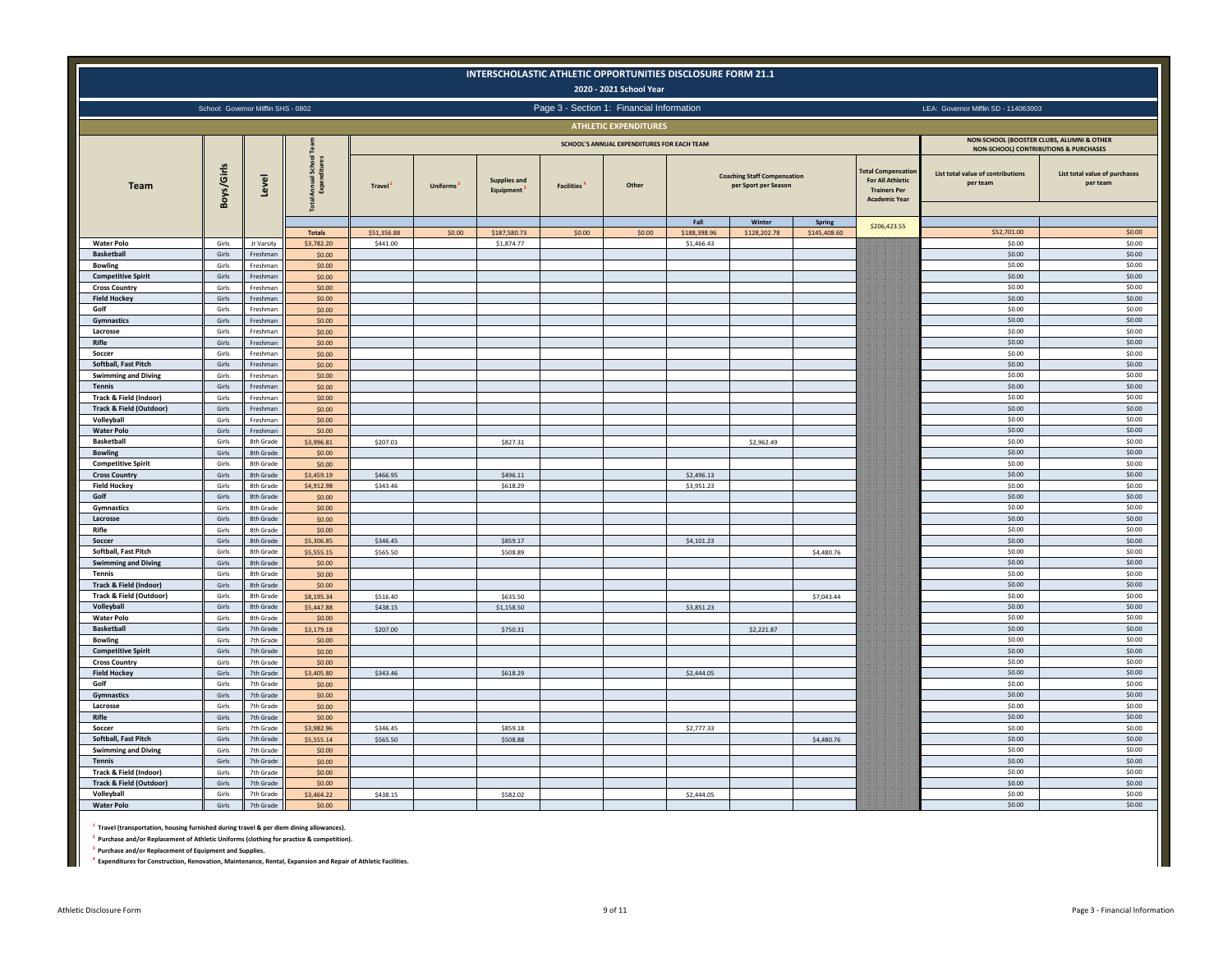|                                                                                                                                                                                                              |                                     |                     |                   |               |                       | INTERSCHOLASTIC ATHLETIC OPPORTUNITIES DISCLOSURE FORM 21.1 |                   | 2020 - 2021 School Year                    |              |                                                            |              |                                                                                                     |                                                                                    |                                           |
|--------------------------------------------------------------------------------------------------------------------------------------------------------------------------------------------------------------|-------------------------------------|---------------------|-------------------|---------------|-----------------------|-------------------------------------------------------------|-------------------|--------------------------------------------|--------------|------------------------------------------------------------|--------------|-----------------------------------------------------------------------------------------------------|------------------------------------------------------------------------------------|-------------------------------------------|
|                                                                                                                                                                                                              | School: Governor Mifflin SHS - 0802 |                     |                   |               |                       |                                                             |                   | Page 3 - Section 1: Financial Information  |              |                                                            |              |                                                                                                     | LEA: Governor Mifflin SD - 114063003                                               |                                           |
|                                                                                                                                                                                                              |                                     |                     |                   |               |                       |                                                             |                   | <b>ATHLETIC EXPENDITURES</b>               |              |                                                            |              |                                                                                                     |                                                                                    |                                           |
|                                                                                                                                                                                                              |                                     |                     |                   |               |                       |                                                             |                   | SCHOOL'S ANNUAL EXPENDITURES FOR EACH TEAM |              |                                                            |              |                                                                                                     | NON-SCHOOL (BOOSTER CLUBS, ALUMNI & OTHER<br>NON-SCHOOL) CONTRIBUTIONS & PURCHASES |                                           |
| Team                                                                                                                                                                                                         | s/Girls<br>Boy:                     | $\overline{\omega}$ | 5a<br>$rac{1}{2}$ | <b>Travel</b> | Uniforms <sup>2</sup> | Supplies and<br>Equipment <sup>3</sup>                      | <b>Facilities</b> | Other                                      |              | <b>Coaching Staff Compensation</b><br>per Sport per Season |              | <b>Total Compensation</b><br><b>For All Athletic</b><br><b>Trainers Per</b><br><b>Academic Year</b> | List total value of contributions<br>per team                                      | List total value of purchases<br>per team |
|                                                                                                                                                                                                              |                                     |                     |                   |               |                       |                                                             |                   |                                            | Fall         | Winter                                                     | Spring       |                                                                                                     |                                                                                    |                                           |
|                                                                                                                                                                                                              |                                     |                     | <b>Totals</b>     | \$51,356.88   | \$0.00                | \$187,580.73                                                | \$0.00            | \$0.00                                     | \$188,398.96 | \$128,202.78                                               | \$145,408.60 | \$206,423.55                                                                                        | \$52,701.00                                                                        | \$0.00                                    |
| Note: For a facility shared by multiple teams, calculate per team cost by dividing<br>total facility expenditures by number of teams using facility or by using<br>the percentage of time used by each team. |                                     |                     |                   |               |                       |                                                             |                   |                                            |              |                                                            |              |                                                                                                     |                                                                                    |                                           |